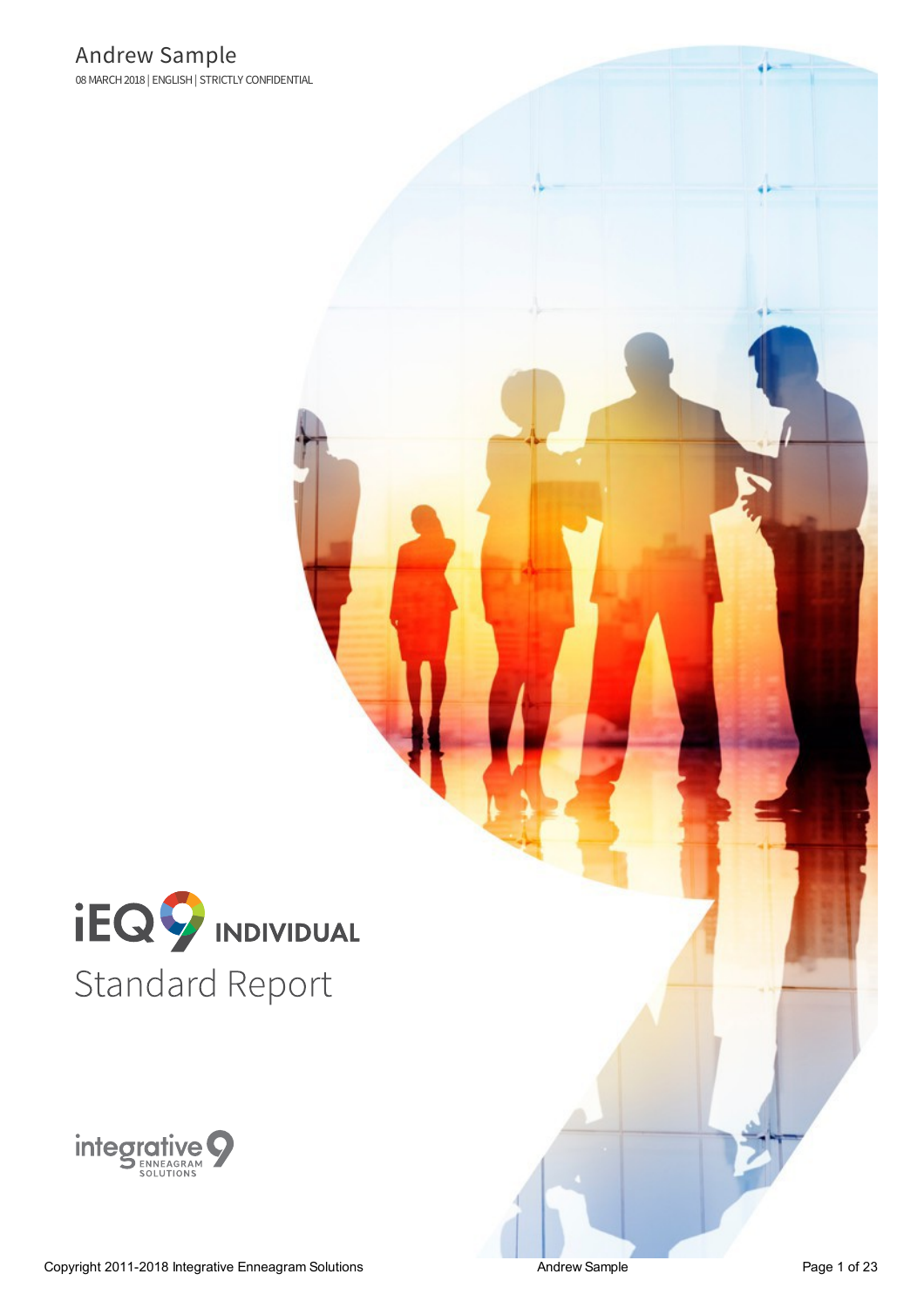# Quick reference to all 9 Enneagram styles

**Strict Perfectionist** - Ones are about improvement and 'right action', ensuring things are done correctly. They are principled, with a clear sense of right and wrong and may seem idealistic, selfrighteous or judgemental. They organise their world and value facts, precision and clarity, working hard to avoid mistakes. Their gift is in discernment, evaluation and knowing what is right.

**Considerate Helper** - Twos want to meet others' needs in a helpful, supportive way. Warm,giving and people-oriented, they seekaffirmation from their relationshipsand may be sensitive and angry if they feel unappreciated. They may over-involve themselves in others' lives and risk being manipulative. Their development challenge is to give unconditionally and to nurture themselves as well as others.

**Competitive Achiever** - Threes are "doers" and tend to be practical, task-oriented and project a polished persona or image. They are competitive and will make sacrifices to achieve theirgoals and appear successful. They risk becoming overstretched or workaholicand may resort to deception or expediency to win. At higher integration, they work towards self-acceptance and authentic influence, connecting heart and hands.

**Intense Creative** - Fours search for meaning, depth and authenticity. They are emotionally sensitive and attuned to their environment, creative and expressive as individuals. They may seem emotionally moody, dramatic, focusing on what is lacking in their lives. As they integrate, Fours get in touch with their inner creative voice but able to separate their identity and their emotions.

**Quiet Specialist** - Fives are private individuals with an active mental life, observing and exploring how the world works. They struggle to share thoughts and feelings and may seem socially awkward or disinterested. At lower integration, Fives may be withdrawn, antagonistic and aggressively defend their isolation. At higher integration, they are intellectual pioneers, bringing their perceptive wisdom unselfconsciously.

**Loyal Sceptic** - Sixes easily tune into potential danger and risks, acting on a sense of anxiety, and think in sceptical ways. They value trust, responsibility and loyalty and need to feel they are safe and belong. At lower integration they may be paranoid, reactive and insecure as loyalty turns into dependency and over-sensitivity. At higher integration, self-reliant and grounded Sixes give confidence to those around them, resiliently coping with risk.

**Enthusiastic Visionary** - Sevens seekvariety, stimulation and fun, tackling challenges with optimism and engaging with life in a future-orientated way. As team members they bring creativity,energy and optimism. They may seem distracted, hedonistic, insensitive or irresponsible to others. Sevens are often unhappy but deny this, escaping into hyperactivity and impulsive pleasure-seeking. At higher integration they are present, finding joy within.

Active Controller - Eights are forces of nature, with a strong presence and personality that values being in control. They are guarded but caring and protective of those around them. As they mask any vulnerability with a tough, no-nonsense exterior, they may seem intimidating and confrontational. At higher integration they combine their directness with compassion, collaborating with others while serving the greater good.

**Adaptive Peacemaker** - Nines are diplomatic and attuned to the ideas of others, often as facilitators or mediators in groups. They form the glue between people with their friendly, grounding and stable demeanour. They struggle to connect to their own point ofview or say no, and often avoid all conflict. At high integration, they are independent and self-respecting, acting with self-awarenessand autonomy.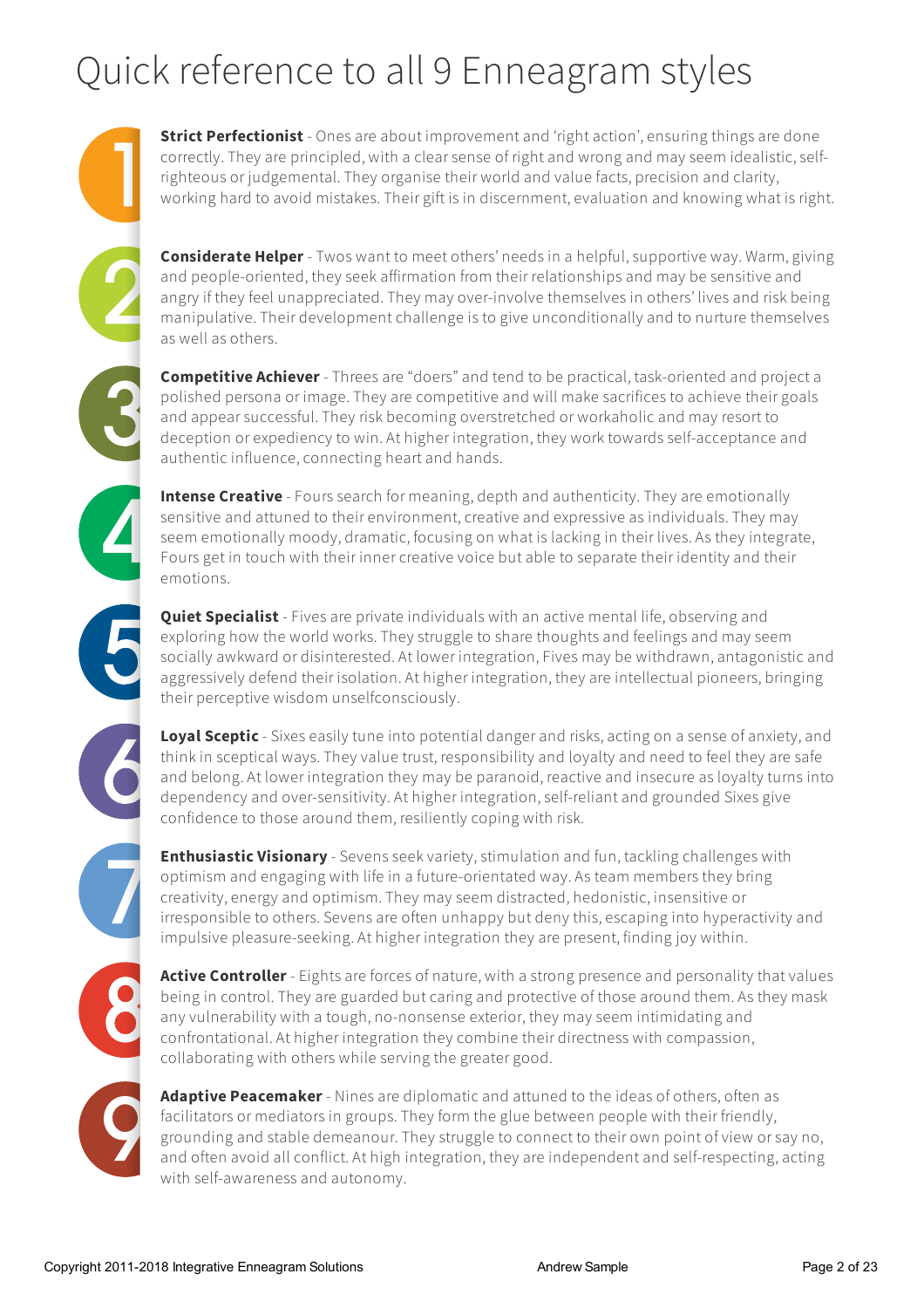

# What is the Enneagram?

The word Enneagram comes from the Greek words ennea (nine) and gram (what is written or drawn). It refers to the nine different Enneagram styles, identified as numbers 1-9.

Each number represents a worldview and archetype that resonates with your core motivations. This impacts on personality as well as thinking, feeling and actions.

The Enneagram is a useful guide on your journey towards selfdevelopment, relationship building, conflict resolution and the improvement of team dynamics. It is however not aimed at "boxing", limiting or categorising you. As an individual you are more complex, unique and distinct than your Enneagram style reflects.

While your Enneagram style remains the same throughout your life, the characteristics of your style may either soften or become more pronounced as you grow and develop.

The Enneagram is an archetypal map. It is powerful, practical and rich in the content and insight it offers. You may find that at different times, different aspects of this report will resonate with you and that certain aspects of your style may be more prominent at certain times in your life, or in particular circumstances.

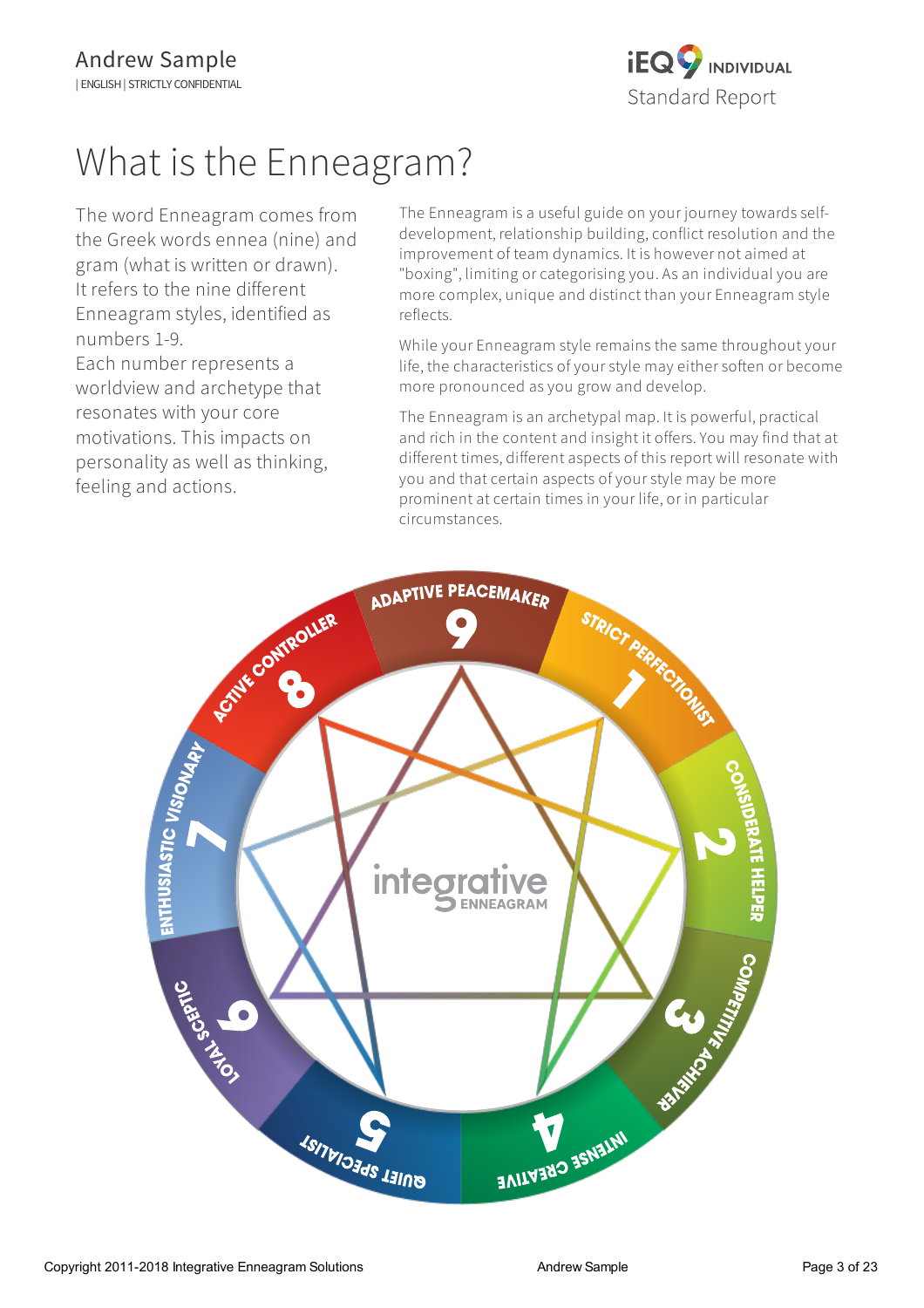

# Introduction

This report is aimed at supporting you in the process of self-discovery and development with the Enneagram. Ifyou are new to the Enneagram, it offers you a tool to help you find your place of resonance on the Enneagram. Ifyou are already familiar with the Enneagram, you can use this report as a personal guide to your journey from fixated behaviours to a more liberated, actualised and integrated expression ofyour purpose and full potential. We highly recommend discussing this report with an accredited Integrative Enneagram practitioner to supportyou in your understanding the beauty and power of the Enneagram and the application of the report.

# The Enneagram and Self-Awareness

The Enneagram helps you to do the hardest part of consciousness work. It helps you to realise, own and accept your strengths and weaknesses. You may therefore find that some of the aspects of this report really challenge you to look deep inside yourselfand interrogate the motivations that drive your personality and behaviours. As is the case with reflection and deep self-awareness work, this may lead you to confront and access some aspects of yourself thatyou love and draw strength from. It may also bring you in touch with some aspects that are more uncomfortable or still need to be explored. When you read something that stirs some discomfort in you, pay close attention as it is likely to hold the seeds for the next step in your development journey.

# Using the Enneagram to Develop Yourself

There are many keys to personal development within the Enneagram. Based on your current development questionsand personal circumstances, different development paths within the Enneagram may be more or less helpful. On this journey of development, it is often useful to focus on the next step, rather than trying to do everything at once.

# **Keysto unlocking the potential of this report:**

- All development through the Enneagram starts with the journey of self-discovery that enables you to find your type. This report supports you in the process of finding your type, butyou will need to take the time to internalise and discover more aboutyourself for this to be meaningful.
- From within your type, reflect and process the insights that come from a deeper understanding of your motivations, strengths, weaknesses, defences and potential. This is the journey that allows the subconscious to become conscious.
- Once you have greater awareness around your ego-fixations, explore alternative behaviours that are more aligned with your highest intentions and potential. This is called the pathway to integration.
- Work with the insightsand development guidelines ofyour instinctual subtype.
- Develop greatercentre balance and intelligence by being present and practising mindfulness.
- Ifyou are currently undera lot of strain and close to burn-out, explore the alternatives and lessons from the line of release foryour type and take action to change aspects of your environment that are within your sphere of influence.
- Ifyou are currently bored or in a rut due to a lack of motivation or too much routine,explore the alternatives and lessons from the line of stress for your type.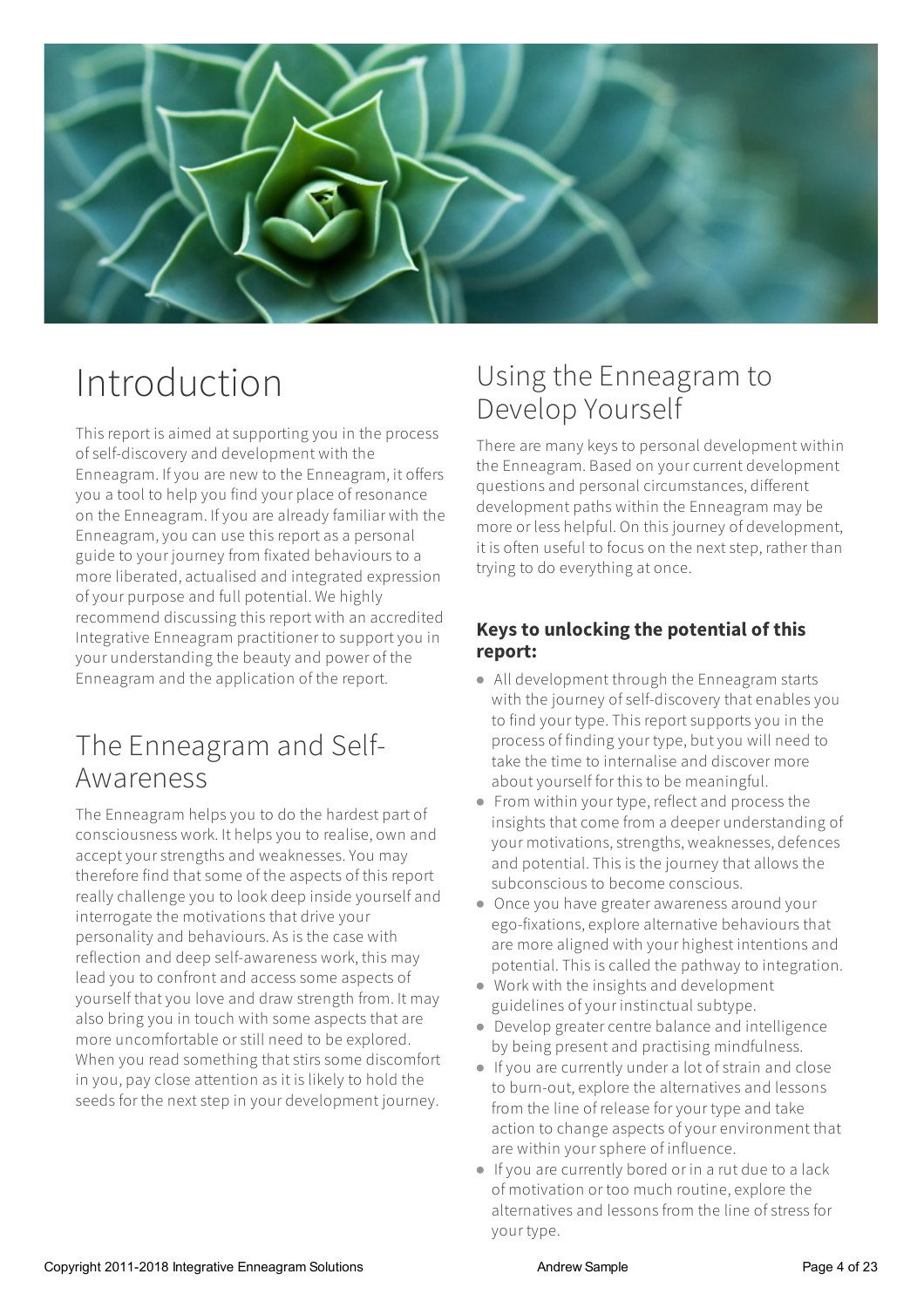# What you will find in the report

This report contains the following information that will help you understand yourself and your reasons for doing, thinking and feeling things better:

|                                          | <b>Core Enneagram Type</b> This section tells you more about the Enneagram style you most resonate with and<br>the likely strengths, weaknesses and worldview associated with this style. |
|------------------------------------------|-------------------------------------------------------------------------------------------------------------------------------------------------------------------------------------------|
| 27 Subtypes                              | This section helps you understand the impact of biological drives on your personality<br>and defines your behaviour more deeply.                                                          |
|                                          | <b>Centres of Expression</b> This section reflects the balance of how you express patterns of thinking, feeling and<br>action.                                                            |
| <b>Wing Influence</b>                    | The wing refers to the way in which one of the adjacent Enneagram styles influences<br>and complements the expression of your main Enneagram style.                                       |
| <b>Self-Awareness</b><br>and Integration | This measure indicates the extent to which you have been able to free yourself from<br>the ego-fixations of your type. It also measures how aware you are of your blind spots.            |
| <b>Strain Levels</b>                     | This section provides you with a high level view of your subjective experience of your<br>current circumstances and the stress you may be experiencing.                                   |
| <b>Lines of Tension</b><br>and Release   | The lines connected to your main Enneagram style open pathways for working with<br>the strain you may be experiencing and support your development journey.                               |

#### **Also look out for:**

**DEVELOPMENT EXERCISE BOX** 

**Highlight box** with points specific to you.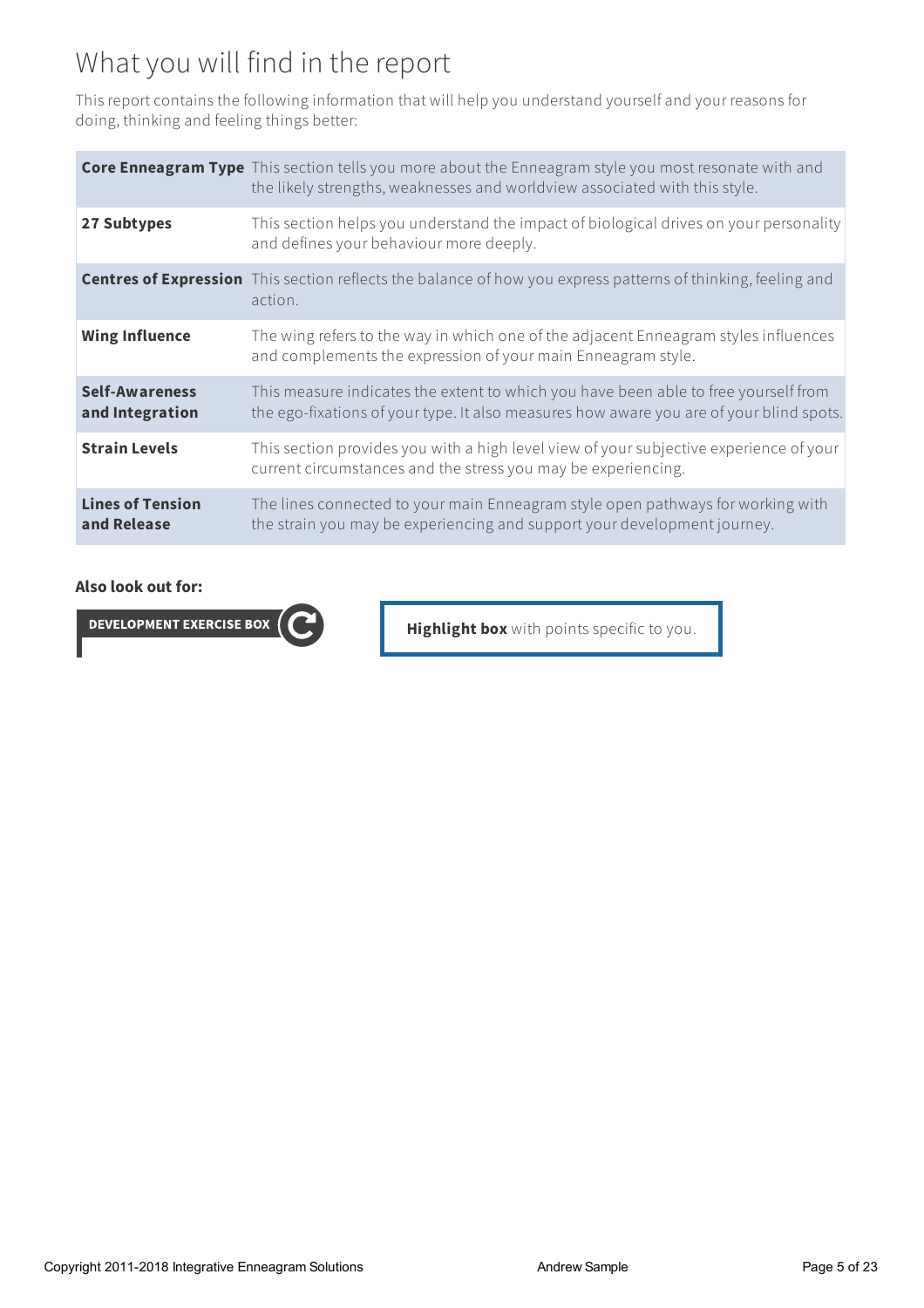# Detailed Enneagram Description

Your main Enneagram style is not the product of your behaviour, thoughts or feelings. It is determined by the subconscious pattern of motivation that drives your personality, values and vices. Depending on your level of self-awareness, it may be easy or difficult foryou to connect to this motivation which often remains largely subconscious until you start exploring it and paying attention to the reasons why you think,actand feel in a certain way.



# **STRICT PERFECTIONIST**

Andrew,you resonate with the **Enneagramtype 1** which isalso known as the **Strict Perfectionist**

**Principled:** You want to lead by example and value your integrity. You stand for what is right and good. **Objective:** You are able to see and judge details, people and situations objectively, without getting emotional. **Conscientious:** You are reliable and responsible. You stick to your word and see things through to the end. **Structured:** You enjoy opportunities to structure your world and are naturally adept at organising. **Quality-minded:** You have a knack for detail and pay attention to quality and the application of standards.

## **Motivation**

This style stems from the **motivational need to be good or right**. Asan Ennea 1 you are likely to value being a good person and asa result self-control, integrity and quality are important to you.You strive for perfection and appreciate standards and structure.

At your best others experience you as inspiring and idealistic. You offer the gift of dignity to yourself and the world around you. At your worst others may experience you as judgemental, critical, uncompromising and pedantic. This stems from an acute awareness of imperfections and a sense of not being good enough.

# **Typical Action Patterns:**

- Self-control is important to you. You are likely to be adept at organising, and prefer to work in a structured and systematic way,enabling you to plan and complete tasks reliably.
- Others tend to experience you as responsible, organised, quality-oriented and critical.You work hard and may overworkto meetyour own standards.You tend to be thorough and rigorous in everything you do, believing that if something is worth doing, it is worth doing correctly.
- You are likely to be hardworking and conscientious, focussing your efforts on achieving excellence or perfection. These high standards make you take on too much, believing that others will not meet the required level of quality.

# **Typical Thinking Patterns:**

- A desire to live according to the rules may have led you to develop an internal scorecard against which you measure yourself and others. You have a strong sense of right and wrong, set high standards for yourself, and hold yourself and others accountable to these standards.
- Your inner critic is well-developed and you may constantly focus on whether things are right, have been done well enough, and how you can improve them. Your internal dialogue may include a lot of "I should", "I must" and "I ought to". This list of what you should or should not do may both stretch and restrict you - once you believe you should do something,you find it quite easy to do so in a disciplined way.
- You may seek out groups that validate and allow you to express less correct needs as a result of that group's unique rules, using others to justify things thatyou would otherwise not be able to.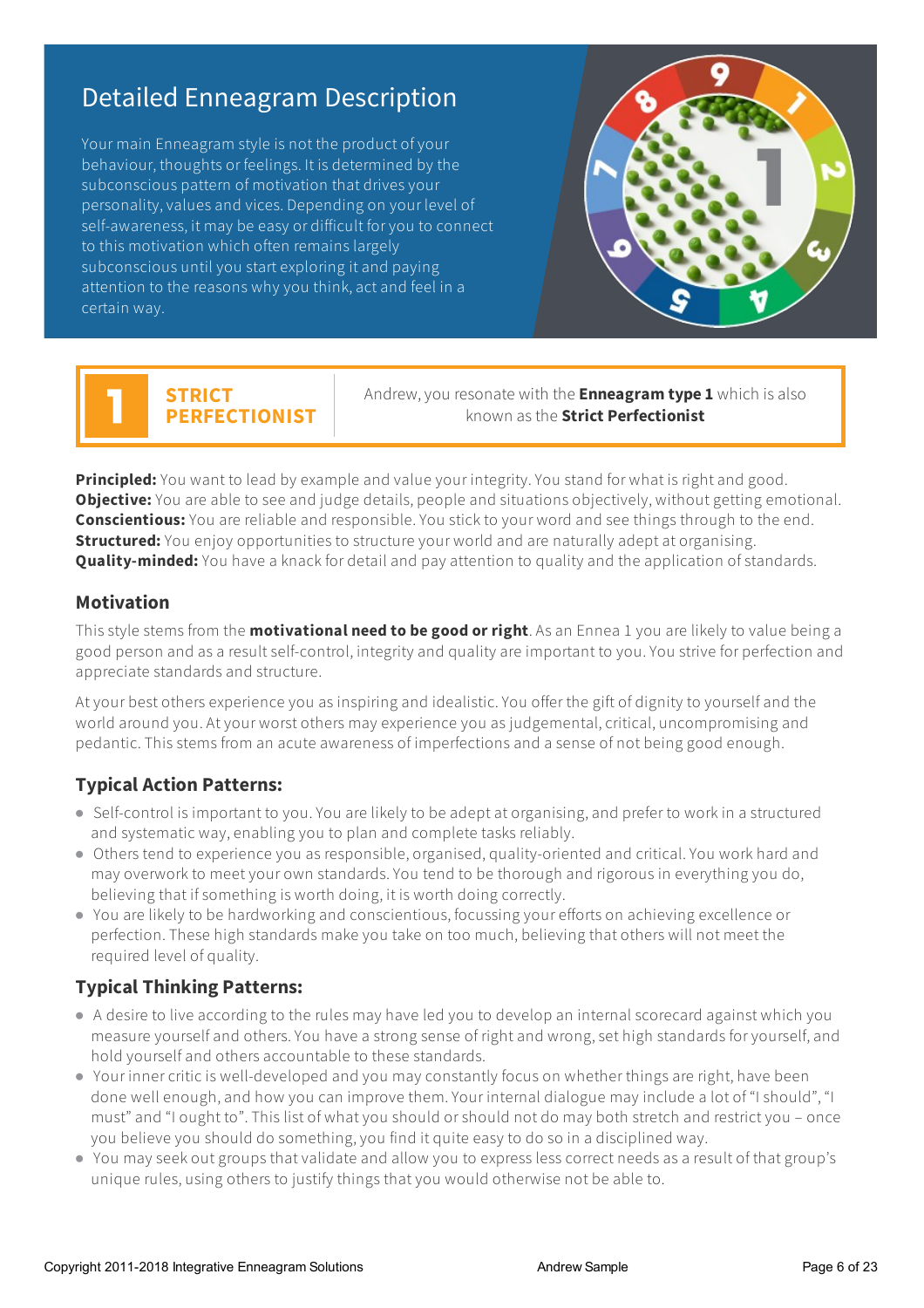# **Typical Feeling Patterns:**

- You work hard to keep your emotions under control and although you may experience a lot of anger, you rarely express it.You are more likely to express momentary irritation.
- Your anger may be triggered when you consider how things should be and you may find it difficult to accept the way things are now.
- Your feelings of frustration and resentment are likely to centre on others and the ways they seem irresponsible, and unconcerned with quality or unethical.
- Even though you strive for perfection and are highly selfcritical,you intensely dislike it when others point outyour imperfections and tend to react defensively.
- When you choose to expressanger, it is well thought-through and you are able to justify your objections with a list of grievancesand detailsabout past disappointments.

# **Blind Spots**

- You might feel surprised when others interpret your comments as criticism, suggesting a blind spot for the ways you appear critical or impatient, even when trying to be constructive.
- Many Ennea 1s believe they know how things should be and that they have an obligation to fix the flaws they see. As a result, you may overstep your authority or intrude on others' turf.
- You may be unaware of how irritation, anger and resentment show up in body language despite yourefforts to controland repress these emotions.
- When you feel certain about an issue, your self-critical nature is silenced and you may become self-righteous and stubborn, struggling to see or accept that others might also have a valid perspective or response.

# **Worldview**

The world is imperfect and you can work towards improving it and improving yourself.

# **Focus of Attention**

You focusattention on distinguishing between right and wrong, good and bad, correct and incorrect.

## **Core Fear**

That there is something intrinsically wrong with you; being defective and "not good enough".

# **Self-Talk**

I must be perfect, I must avoid mistakes.

# **Gifts**

Goodness, Dignity, Wholeness

## **Vices**

**Anger** expressed as irritation, frustration, resentment and selfrighteousness. Hurtful Criticism of self and others for not being perfect.

# **DEVELOPMENT EXERCISE**

#### **You will benefit from recognising, getting** to know and finding healthy ways of working with your repressed or unexpressed anger. How easy is it foryou to recognise and express youranger in a healthy way?

 **As your self-mastery grows, you will** become more flexible and adaptive; both essential capabilities in a complex world. Can you see and appreciate that everything cannot be judged as black or white; right or wrong?

 **To be more integrated, learn to let go of** the need to control, contain and maintain all the detailsall the time. What needs to shift in you, in order for you to believe that others are also responsible and conscientious?

## **Relax the strong voice of your inner-critic.**

Put some effort into noticing and appreciating what is positive or right about each situation, project or person you encounter. Think ofa challenging situation or project - how would you change yourapproach ifyou were to leverage more off what is already working or going well?

## **Notice how your need to be good and right**

creates physical tension in your body.Learn to listen to the messages from your body. What can you do to letgo, relaxand connect to the playful and open aspects of your body today?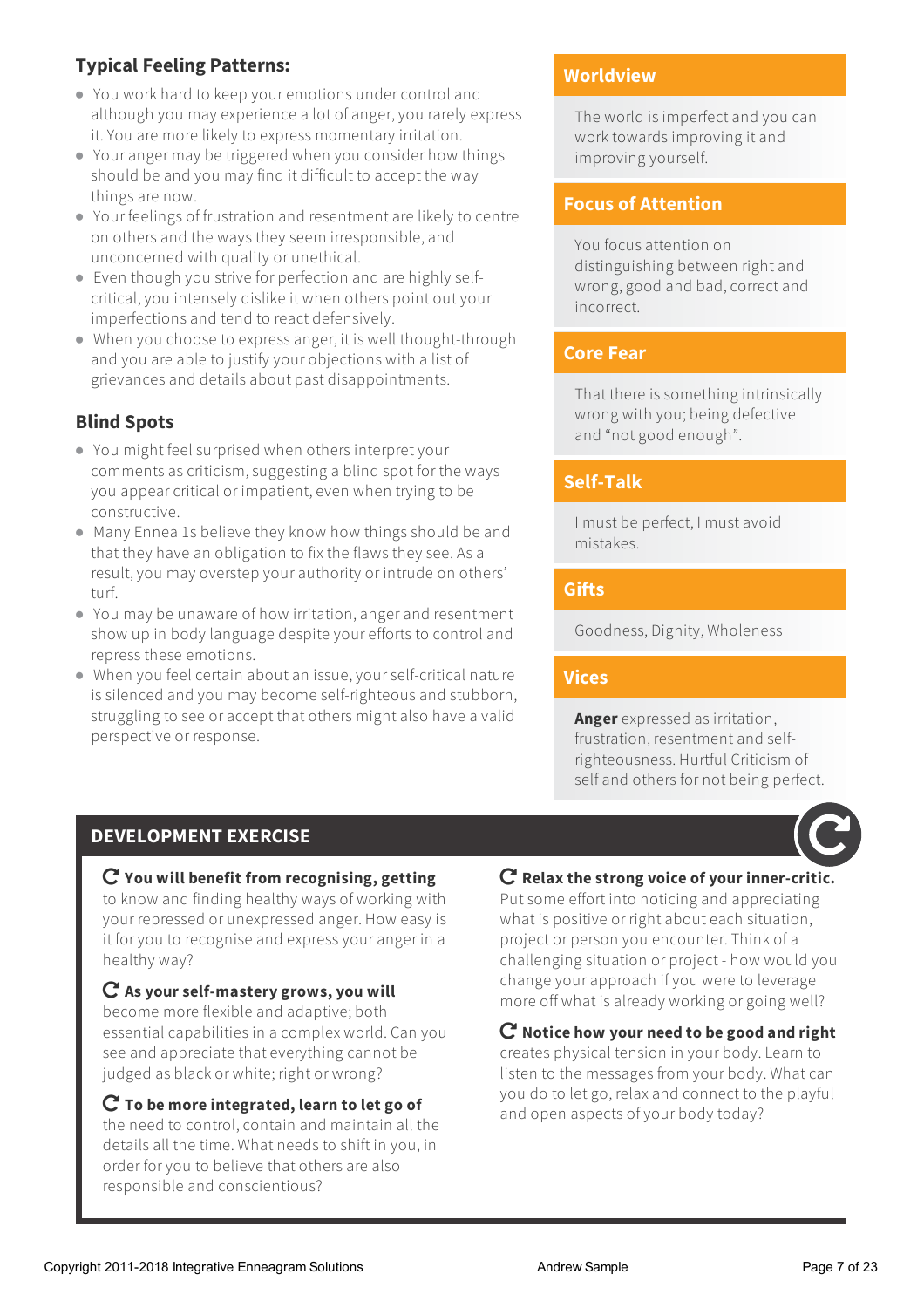### **The Ennea 1 hasthe following strengths and positive qualities**



This section helps you tap into and appreciate the strengthsand positive aspects ofyour Enneagram style. These strengths, when harnessed in a healthy and balanced way will support your wellbeing, goals and relationships. To help you harness these strengths, ask yourself the following questions:

- How can I use this strength to assist me in overcoming my current challenges?
- What habits and behaviours support me in my capacity to harness these strengths?
- How easy or difficult is it for me to acknowledge and appreciate my good, true and beautiful qualities?
- $\bullet$  What does each strength look like when over-utilised or applied in an unhealthy way?

 **The Ennea 1 strives to lead a life of example** and to behave in an exemplary manner. This can set the tone for others in terms of quality, responsibility and ethics.

 **You are very conscientious and when you say** yes to a task or take responsibility for something,you see it through to the end.

 **You probably enjoy and excel when given the** opportunity to structure and organise work. Being given disorderand chaos with the opportunity to create practical orderand structure are therefore stimulating to you.

 **Your ability to monitor and regulate your own** behaviour is probably well developed. In monitoring how you act and express yourself enables you to distinguish yourselfas controlled and particular.

 **Even though you find it difficult to delegate,** when you do so you will be precise and detailed in your instructions;you provide cleargoalsand guidelines for others.

 **You are likely to be known as someone with a** highly discerning mind.Youralertand observant ability should enable you to zoom in on mistakes, inaccuracies and quality problems.

 **Your need for perfection may even manifest as** an immaculate appearance (clothes, hairetc.) ora particular interest in maintaining your fitness and physique. This drive towards self-improvement may serve you in some aspects of your life.

 **Even though you are very critical, you will** respond positively when you find others who are able to meet your exacting standards. This positive assessment willenable you to trust the person in question with tasksand responsibility that may seem slightly unlike you to people who don't understand yourcriteria of measurement.

 **You desire integrity and will uphold ethics** and policy in decision making.You may resonate with the need to find an ethical platform on which to construct your life.

 **Your focus on methodology enables you to** emphasise the action aspects of tasksand put emotions aside when necessary. This also facilitates consistency and quality.

 **Your meticulous approach makes it easy for** you to justify and explain your decisions to others.

 **You are likely to be adept at controlling your** emotions.

 **When you show your emotions openly, you** will be able to justify and explain your reasons for these feelings in a lot of details.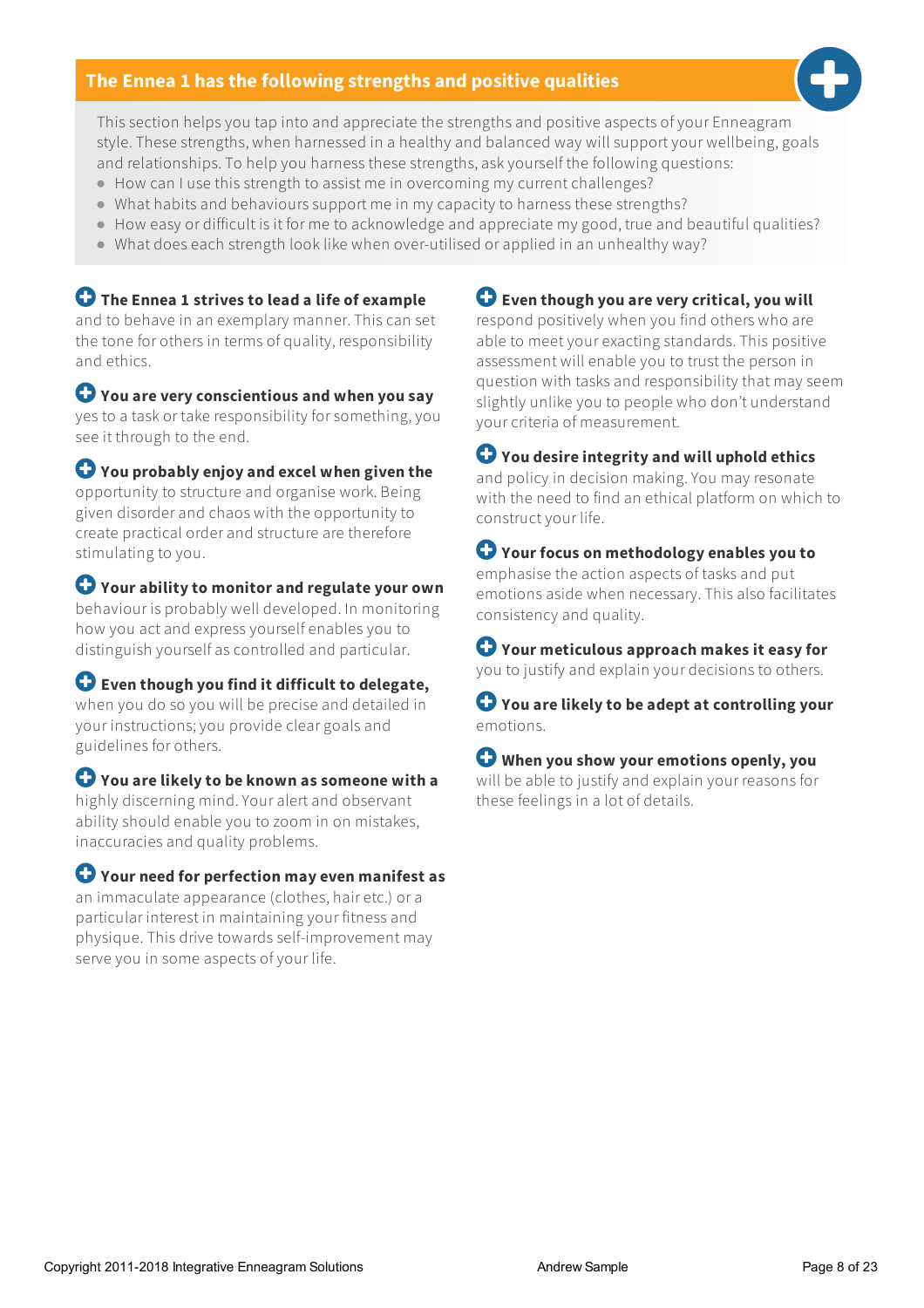#### **The Ennea 1 hasthe following weaknesses and challenges**

This section helps you to recognise the challenges and weaknesses of your Enneagram style. Some of these challenges relate to times when your strengths are over-utilised or applied in an unhealthy and excessive manner. Others may stem from the expression ofyour deeper fearsand fixations.

 **Taking on a huge workload may be one way of** keeping busy and disconnecting from your feelings.

 **You may struggle to delegate and pass** responsibility on to others as you believe that they will rarely do it right or as well as you do.

 **Your need to get it right may also lead to very** slow decision making or an avoidance of decisions, in case it turns out to be the "wrong" decision.

 **Because you prefer self-control to anger and** want to act in a manner that is beyond reproach,you may struggle to read the cues of anger effectively. This self-denial may lead to youranger "sneaking up" on you, leading to reactive behaviours.

 **Relaxing when there is work to be done may** be very difficult, if not impossible, foryou to do. This inability to relax impacts on you as well as the people around you. It can lead to you being over-serious as wellas to compulsive behaviour such as compulsive cleaning, ordering, sorting and planning.

 **Others can experience your need to get it right** as rigid and moralistic. This critical stance in relation to others often impacts on the extent to which people are willing to be proactive and show initiative. Critical energy quickly extinguishes the creative spark in others and does the same thing to your own creativity.

 **By constantly monitoring your expression and** action,you may end up struggling with spontaneity and may end up worrying excessively about details and aspects ofyourself that others don't notice and appreciate.

 **Despite generally being critical, you will very** rarely be able to access this if you believe that you are doing the right thing. This may make it difficult for others to discussa problem with you thatyou don't see;and can lead to a 'moral high ground' which others fear to tread.

**Ennea 1's may have a subconscious belief that**

love should be earned and thatyou can only earn love by not making mistakes and being "perfect". This may lead to you also holding your significant others to very high standards which may lead to them feeling judged by you.

 **Your need to avoid mistakes and get things** right can lead to "Analysis Paralysis" and procrastination. In an attempt to perfect things,you may miss deadlines or opportunities to act. Itcan lead to things taking you longer to complete which in turn may lead to long working hours and work encroaching on other responsibilities.

 **Your sense of responsibility and desire not to** disappoint others is so deeply entrenched that it leads to you pushing through with tasksand commitments you don't want to follow through on, merely because you said "yes" in the pastand refuse to go back on yourcommitment. This can lead to resentment and may act as an undercurrent in tone to significant relationships but will most likely not be expressed.

**The Ennea 1 suppresses and denies "bad"**

emotions. Despite working hard at controlling irritation, resentment and anger in particular, it may be showing up in your body language more than you are aware of.Your sense of self-control may therefore be unrealistic as others are likely to pick up on these emotionsanyway. It will therefore still impact on group dynamics, despite yourefforts to control these emotions.

**The Ennea 1 is quite adept at making others**

feel judged and found wanting despite having a constructive intent with their feedback– whether this isabout lack of responsibility in others or the extent of quality and commitmentyou show. This may impact on team dynamics in an unhealthy way as wellas on people's confidence levels.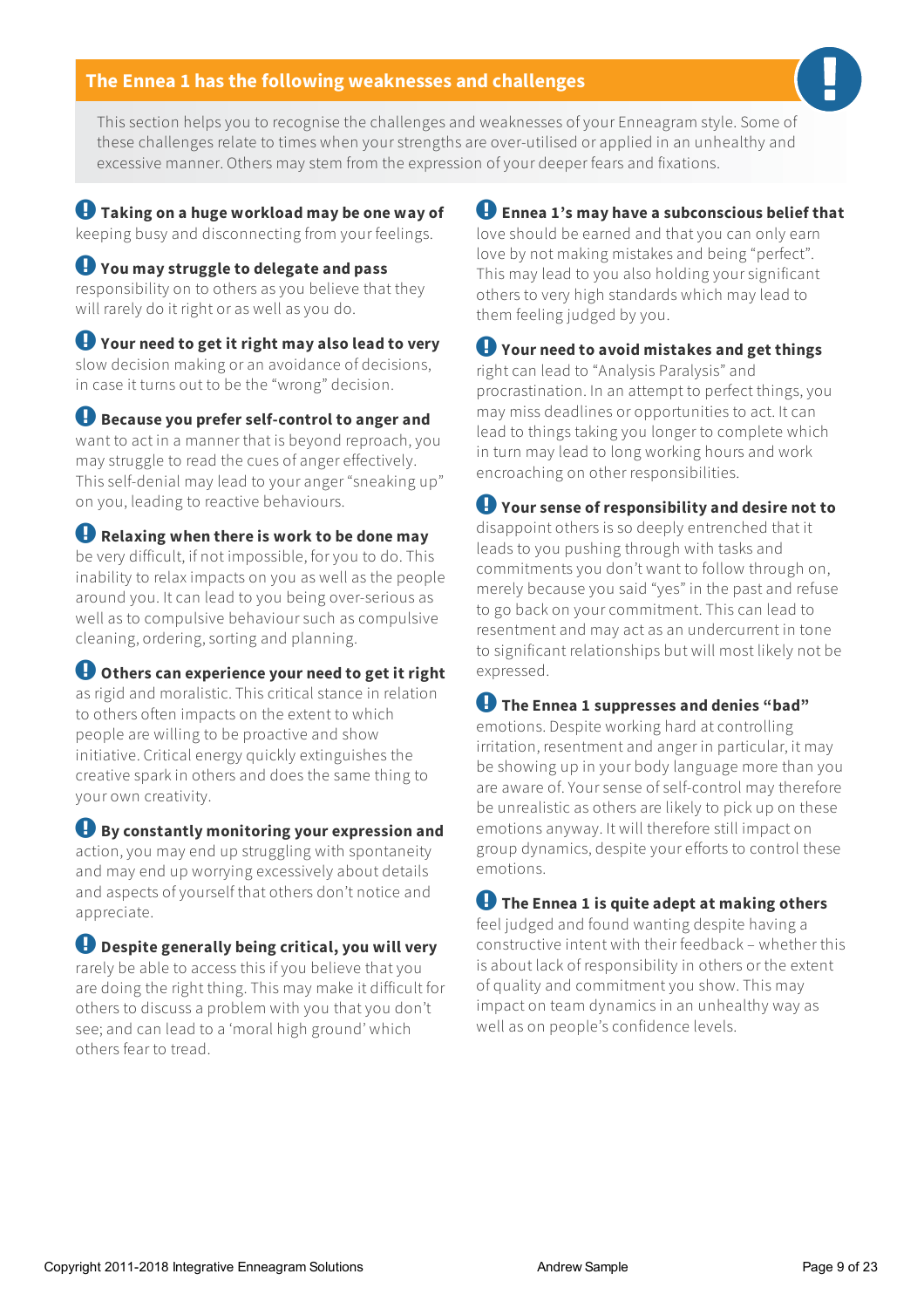# 27 Subtypes & Instincts

We have three basic instinctual drives that are essential for human experience, all three residing in us as necessary body-based primal forces. They are separate from personality and are behind our life strategies, often unconscious,yet powerfully directing our fundamental way of being. While these instincts are always there, one of the three becomes dominant and is more easily accessed and therefore more easily used than the others.



The dominant instinct merges with the main Enneagram type and is then a style called the Subtype. The three basic instinctual drives, namely Self-Preservation (SP - physical survival), Sexual (SX - one-to-one relationships) and Social (SO - community) are ways in which we express ourselves in the world and in human interactions.

All three are important for growth and the transformation process. Since the instincts can also affect each other's functions it is important to work towards attaining maturity and balance of all three the instincts, as each plays an important role in all spheres of life (work, home and family).

#### Andrew, you are an **Enneagram type 1** with a **Self-Preservation (SP) instinct**

### **Definitions of the three instinctual goals**



#### **Self-Preservation - SP**

The primary concern for the Self-Preservation instinct is survival, physical safety, material security, wellbeing and comfort. Behaviour is shaped to focus on safety and security concerns, on avoiding danger, maintaining a basic sense of structure, and on having enough resources. Beyond these basic concerns, the self-preservation instinct may place emphasis on otherareas of security in terms of whatever that means for a person of a specific Enneagram type.



#### **Social - SO**

The primary concern for the Social instinct is about belonging, recognition, and relationships in social groups. Behaviour is shaped to "get along with the herd" - with family, community and groups of importance. This instinct focuses on how much power or standing one has relative to other members of "the group" in terms of whatever that might mean for a person of a specific Enneagram type.



#### **One-to-One - SX**

The primary concern for the One-to-One instinct is with intensity ofexperience, focusing attention on the quality and status of relationships with specific people. Energy is directed towards achieving and maintaining sexual connections, interpersonalattraction,and bonding. This instinct seeksa sense of well-being through one-to-one connections with people in terms of whatever that means for a person of a specific Enneagram type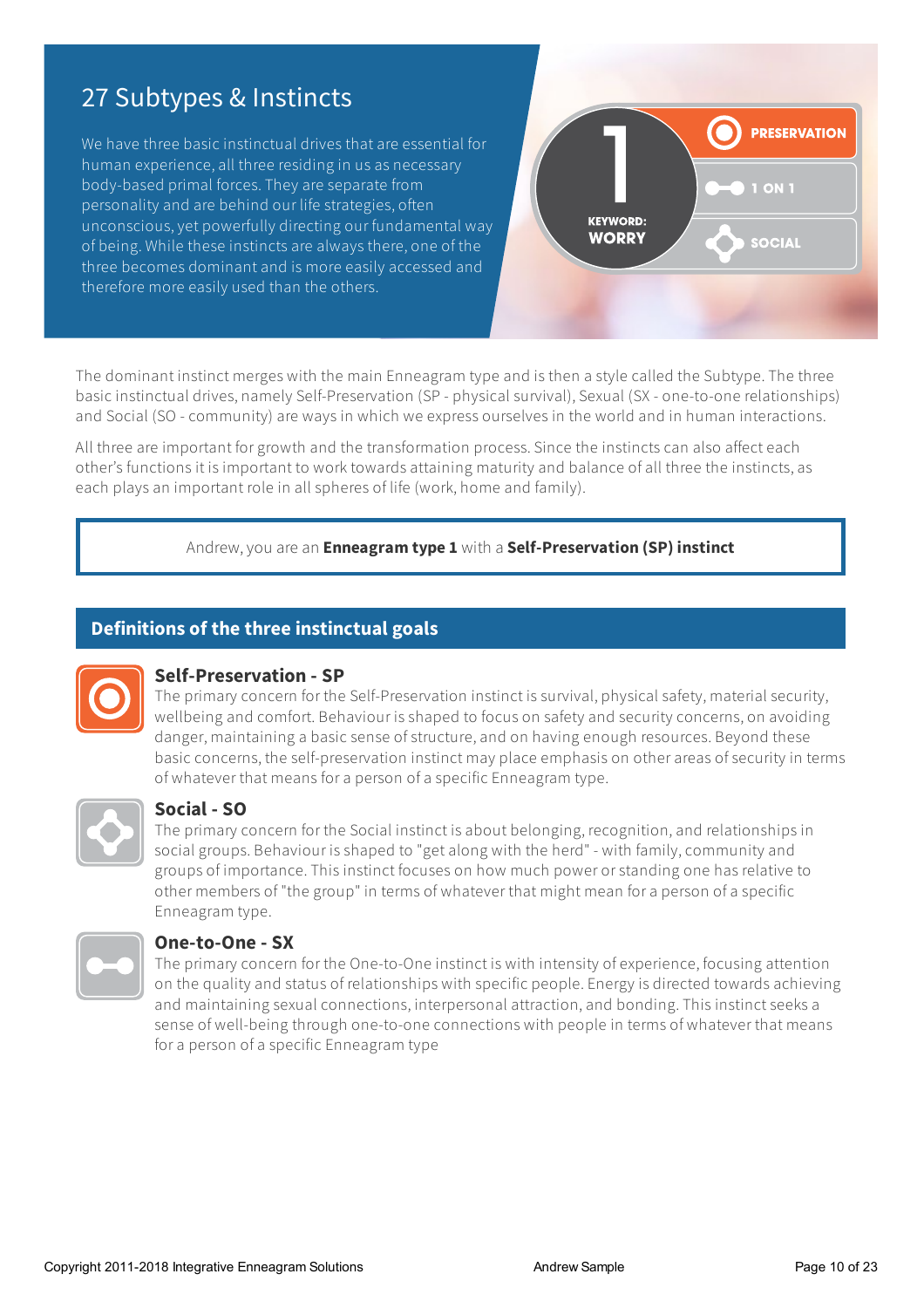#### **A deeper understanding of the SP - Strict Perfectionist**

Your gift to the world is your focus on what is right and properand the self-discipline you bring to ensuring your own conduct meets these standards. Others see your good intentions, patience, decency and reliability shine through in everything that you do and experience you as warm, friendly and kind. You are disciplined, organised and will work tirelessly to meet your commitments.

Despite this, worry is a natural companion in your life.You have difficulty with ambiguity and uncertainty and you feel the need to plan, predict and control the future. In particular, you worry about how your own failings and mistakes might impact on the future and this makes it hard to letgo and be carefree. You assume that the world isn'ta forgiving place foryour mistakes or shortcomings.

You believe that your survival depends on getting things right, and you constantly work towards perfecting yourselfand youractions.You may engage in ritualized or obsessive activities and thoughts in an effort to keep youranxiety at bay and to feel you have control overyourenvironment.

You may be described as a perfectionist. With your heightened sense of responsibility and awareness of what the 'ideal' should be,you are very hard on yourself.Your fierce innercritic finds fault or sees the need for improvement, creating feelings of anger and frustration with yourselfand others. However,your inner critic also tells you that anger is inappropriate behaviour, which leads you to repressangry emotionsand instead work hard to be tolerant, patient and calm with others.

When focused on tasks, you can be seen as a 'micromanager:'controlling and a stickler for detail, with a tendency to check and double check to make sure that everything is perfect.

You see yourself as the custodian for the 'right way' to do things and you may have taken on responsibility from an early age. As a leader, you take on a lot of responsibility but also can see clearly how to proceed. Atyour best,you share this with wisdom, support and appreciation for the efforts of others. In less healthy expressions, strictly or rigidly enforcing this 'right way' can lead to conflict as others feel that their view or perspective is not included or that they are being excessively criticised.

You are a tireless worker and may put your personal desires and well-being on hold for the sake of doing what needs to be done.You place a much higher value on being right than on being happy and this can lead to inner tension.

In relationships you may believe that people do not willingly share, so that love and support are not freely given and must be earned with good behaviour. Your belief is that everyone must look after themselves,and you start worrying when you have to support someone else.

# **DEVELOPMENT EXERCISE: Balancing and Developing as SP Strict Perfectionist**

 **Your growth and development journey lies** in the relationship with your internal critic and the underlying anger that simmers beneath your high expectations and frustrations.

 **Consciously intervene with presencing and** mindfulness practices thatgrow awareness of your mindset, relationshipsand yourview of reality. Practices that encourage serene awareness of how feelings show up in your body are particularly helpful, such as meditation, breathing, yoga, tai chi or martial arts.

 **Create a discipline around making time** and space for self-care and your own well-being – through exercise, play, spending time in nature or any other activity that brings you joy.

 **Rather than judging and suppressing your** emotionsas 'bad,' seekto revealand understand the thought patterns and triggers that default to anxiety-provoking future scenarios, past happenings, judgement of self, others, events and contexts.

## **Paradoxically, by working to embrace**

your imperfections and limitations as part of your unique gifts, you invite serenity and the ability to express your best self. Reducing anxiety creates space for your talents of focus and determination, perseverance and principles to be felt more fully in the world.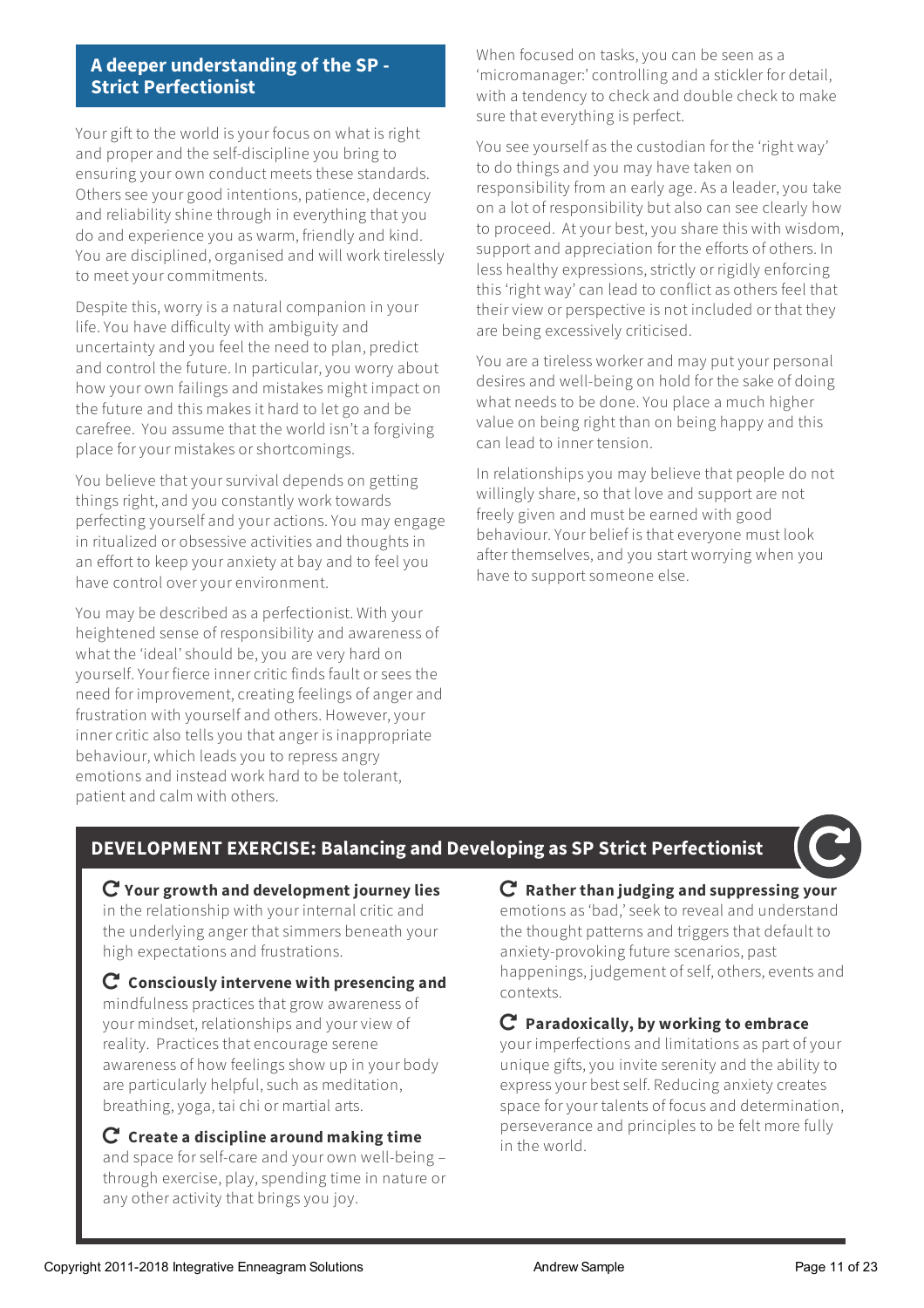# Centres of Expression

The Center of Expression is at the core of how individuals predominantly show up in the world. Some people project and connect to their emotions, whereas others are more connected to their thoughts and others their bodies.

> The **Dominant Center**you expressand project into yourenvironment is THINKING CENTER The **Weakest Center**you expressand project into yourenvironment is ACTION CENTER

The Head - Heart - Hands analogy is another way of thinking about The Centers. We have all The Centers present, but use them in different waysand sequences.Your dominant Center of Expression shapes your way of interacting with othersand how they experience yourenergy and inputs. Depending on the alignment between your internal experiences and intentions and your behaviour, there may or may not be alignment between your internal perception ofyour centre and what others experience.

It takes presence and a balanced, healthy expression of all three The Centers for the present, mindful and intelligent use of The Centers to emerge. This balanced and present way of being in the world is sometimes referred to as the "fourth way".

When confronted with an unusual or surprising situation,your sequence ofexpression into the world is likely to be **Thinking Center first, Feeling Center second and Action Center last.**

## **Thinking Center of Expression**

- Thinking Energy is COOL.
- It relates to logic,analysisand rational processing of information as wellas criticism and mental chatter.
- Itcorresponds with the area ofyour brain known as the prefrontal cortex which is sometimes referred to as the executive function of the brain because of its capacity for prioritisation, judgement, goals-setting and analysis.
- Unhealthy expression of this centre is like the busy, "monkey mind".
- Healthy expression of this centre is quietand spacious.

#### **As your Thinking Center is highly expressed, others are likely to experience you as:**

- Relying on logicand intellectasa means of solving problemsand responding to the world
- Objective and analytical
- Contributing clarity and deep knowing to problem solving and planning
- Interested in detailand observing the functioning of the world.

#### **At your worst, others may experience you as:**

- Struggling to respond appropriately in situations where a more emotional orgut-instinct response is required
- Overly analyticaland inclined to intellectualise problems
- Having a busy mind that is constantly processing and evaluating information
- Fixated ideas and beliefs about the world, yourself and others that distorts what you pay attention to.



**MEDIUM** 



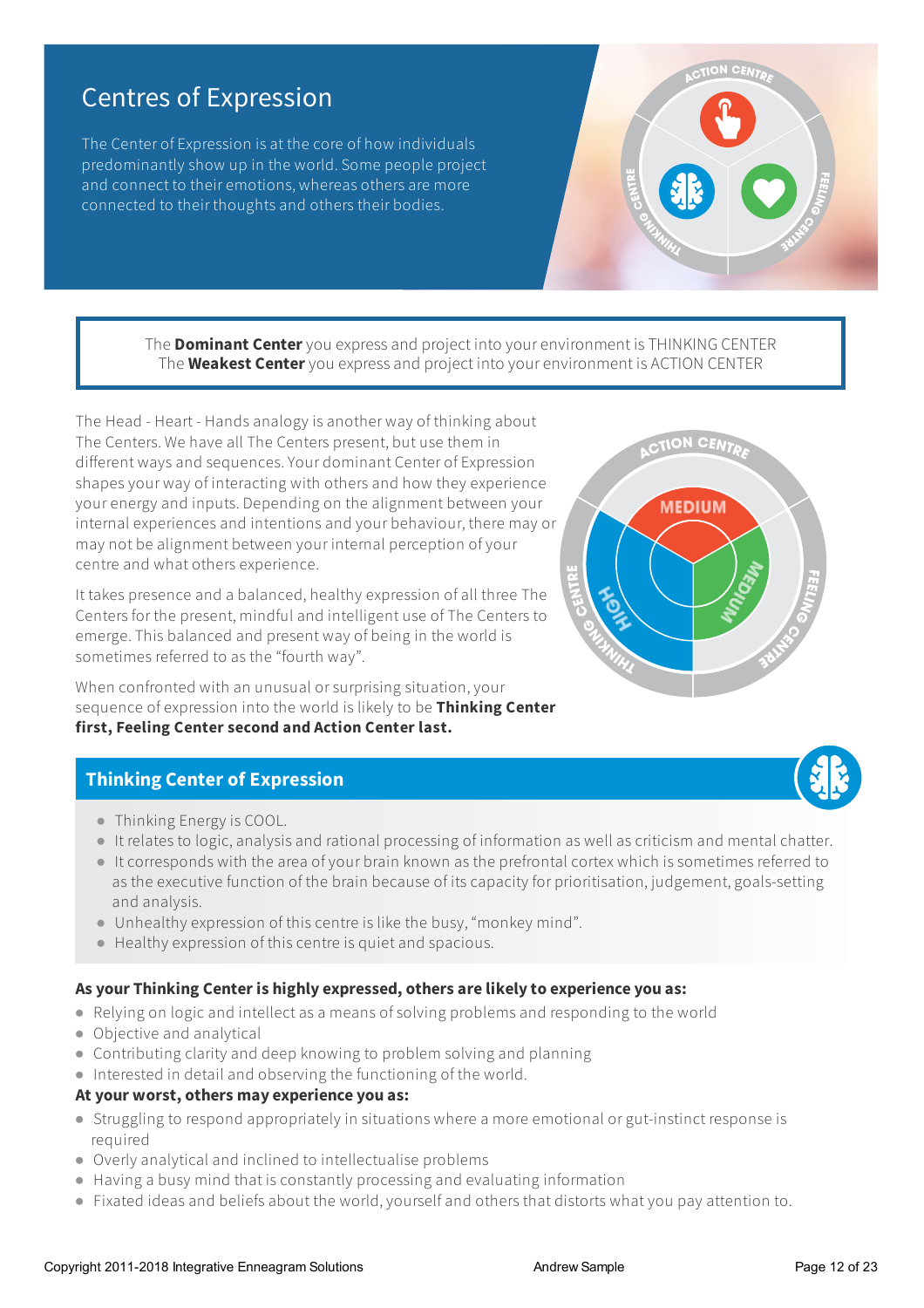#### **Action Center of Expression**



- Action Energy is *HOT*.
- It impatiently drives action and results and is mostly experienced as gut instinct and bodily presence.
- Itcorresponds with the area ofyour brain known as the brainstem which playsan important role in conducting sensory information and the basic bodily functions thatkeep you alive.
- Unhealthy expression of this centre is unfocused and manic.
- Healthy expression of this centre isgrounded and alive.

### **DEVELOPMENT EXERCISE: The Center of Intelligence**



Here are some ideas on practices and approaches that support the expression of all The Centers in an intelligent, present and mindful way.

**As your Thinking Center ismost likely to be over-expressed, you can support a more balanced and healthy expression of thiscentre through the following exercises:**

- Build self-awareness regarding the distinction between thinking energy that is spacious and quiet vs. thinking energy that isexpressed as busy, "monkey mind".
- Tune into the quiet mind as a regular practice by practicing mindfulness meditation or other forms of presencing.
- Focus on becoming more awake and attuned to The Centers of expression that are not as dominant, namely Action and Feeling. This entails connecting to your gut knowing as well as relating to others and your own heart.
- Deliberately tune into the self-talk, beliefs and assumptions that are guiding your focus of attention that may mostly be playing out at a subconscious level. Ask yourself from a space of curious acceptance: "Why am Ipaying attention to thisand not that? / Why do I value this? / Where is my attention going? / Do I really know this to be true?"
- Shift the attention in meeting preparation from what needs to be done, to how things could be done. This is the shift from content into process. Practice making deliberate process choices to support desired outcomes as opposed to getting lost in content.
- Tune into the impact of your contributions on the people around you. Ask for feedback from those you trust on how to maximise your contribution to the group through greater self-awareness and new patterns of participation.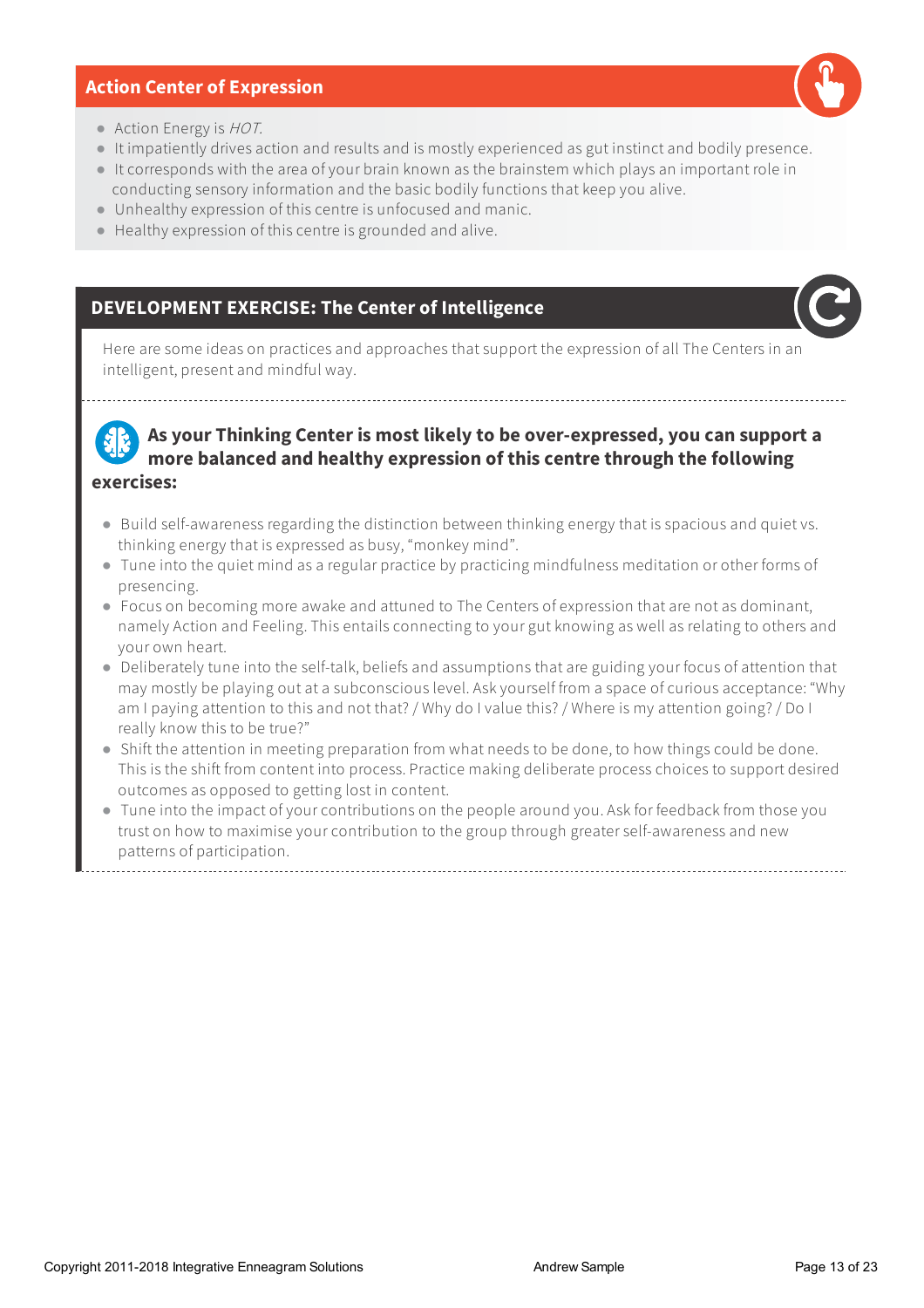# **As your Action Center isthe least expressed of The Centers, you can support a more balanced and healthy expression of thiscentre through the following exercises:**

- Breathe deeply and make the deliberate choice to consult your body when making decisions. What instinctive "knowing" emerges when you listen to yourself from a place that is present and grounded in the moment?
- Get in touch with your body and gut knowing. Exercises that strengthen your awareness of your body such as massage, resistance training, horseback riding and dancing can be helpful in this regard.
- The body is capable of holding history and trauma in a significant way. Ifyou experience sensitivity or anxiety when coming into contact with the sensations of the body, consider working with a somatic practitioner (body therapist) to support this journey.

# **Your Centre-Specific Styles**

Even though your dominant Center of Expression is THINKING CENTER, you also have a specific style that comes to the fore when connecting to youractions, feelings or thoughts. This is related to the way in which the different Enneagram styles show up in your profile. There is therefore a particular way in which you engage with feelings, actions and thoughts which is flavoured by your Enneagram Profile. You may be most aware of this when you are confused or when you're aware that your gut says one thing, your head another and your heart something else.

Examining how you use, have access to and misuse each of The Centers in your own life can be very beneficial to your developmentand growth.

#### **Your centre-specific combines the following:**

- Internalised ACTION style
- Externalised FEELING style
- Internalised THINKING style

As a result you are likely to internalise or practice self-control in the face of gut impulses, focus emotional and relational energy on othersand quietly apply your thinking energy inward, thereby creating a rich thought-world foryourself.

This blend ofenergies combines traits of being principled, giving and wise. It is likely to intensify the value you place on paying attention to the kinds of details thatare important to you in your world. At your best if will enable you to step into the space of mentoring others through the application of information, wisdom and energy to support the growth of others.

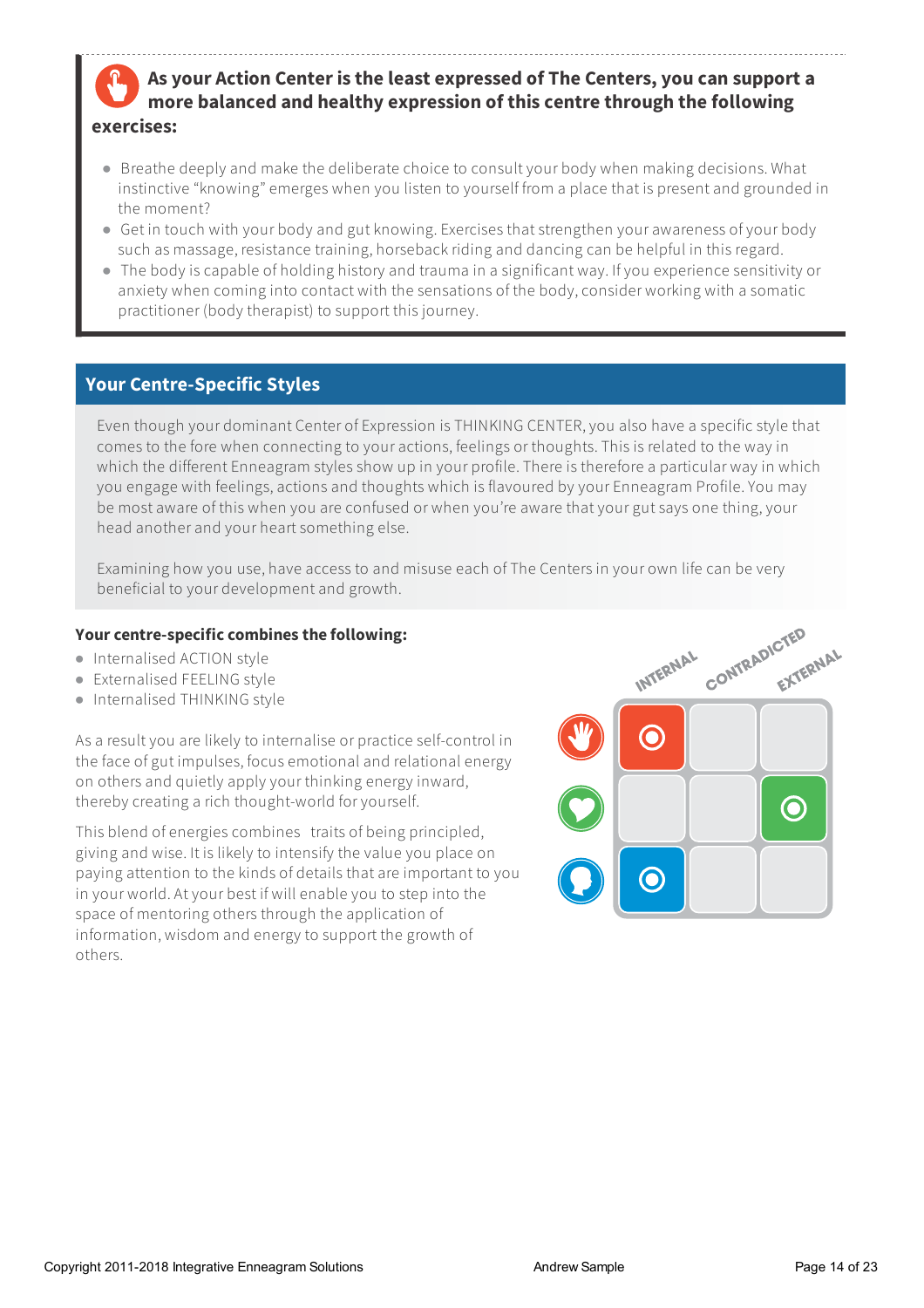# Wing Influence

The wings refer to the way in which the two adjacent enneagram styles influence and complement the expression ofyour main enneagram style. An important pathway to development lies through understanding the wings and using them effectively. While both wings are useful and necessary for our self-development, most individuals are more reliant on one of the wings and neglect the other. It is also possible for your wings to switch during significant changes in your life. Balanced individuals who have done a lot of psychological and selfdevelopment work may consciously access both wings.



**Integration levels**

**for Wing 2**

#### **Integration levels for Wing 9**

| $\frac{1}{2}$  | Soften your internal tension, making it<br>$\bullet$<br>slightly easier for you to relax and loosen up<br>without having to get away from all your<br>responsibilities<br>Make it easier for you to not take your<br>$\bullet$<br>judgements too seriously<br>Make it easier for you to explore and ask for<br>inputs from other people rather than only<br>depending on your own opinions and<br>judgements | <b>HOH</b>      | Balance your task-orientation with a greater<br>$\bullet$<br>degree of people-orientation, thereby<br>tempering your standards with concern for<br>people<br>Enable you to be more consistently<br>generous, giving and kind by focusing your<br>sense of justice and fairness on other people<br>as much as on what is right or wrong for you<br>Make it easier for you to display warmth and<br>affection towards other people by engaging<br>them in social conversation |
|----------------|--------------------------------------------------------------------------------------------------------------------------------------------------------------------------------------------------------------------------------------------------------------------------------------------------------------------------------------------------------------------------------------------------------------|-----------------|-----------------------------------------------------------------------------------------------------------------------------------------------------------------------------------------------------------------------------------------------------------------------------------------------------------------------------------------------------------------------------------------------------------------------------------------------------------------------------|
| <b>MODERAT</b> | Improve your ability to relax about things<br>that aren't perfect<br>Enable you to take small breaks to get away<br>from your responsibilities for a moment<br>before continuing with work<br>At times lead to others experiencing you as<br>$\bullet$<br>detached and disconnected from human<br>aspects involved in matters                                                                                | <b>MODERATE</b> | • At times lead to others experiencing you as<br>somewhat hypocritical due to your tendency<br>to claim the moral high ground<br>Make you more sensitive to criticism than<br>someone with a wing 9<br>Enable you to hold an awareness of<br>$\bullet$<br>standards and quality while also being<br>sensitive to the implications of this on people                                                                                                                         |
| $\mathbf{S}$   | • Lead to an over-control of feelings which<br>could result in physical inflexibility<br>Make decision making more difficult for you<br>and can lead to slow decisions or indecision<br>Potentially lead to you "sweating the small<br>$\bullet$<br>stuff" as it may contribute to compulsive<br>tendencies                                                                                                  | <b>NOT</b>      | Potentially lead to dependency and jealousy<br>in intimate relationships<br>Lead to self-punishment and increasing<br>expectations that you are unable to measure<br>up to<br>Create an impression with others that you are<br>self-righteous                                                                                                                                                                                                                               |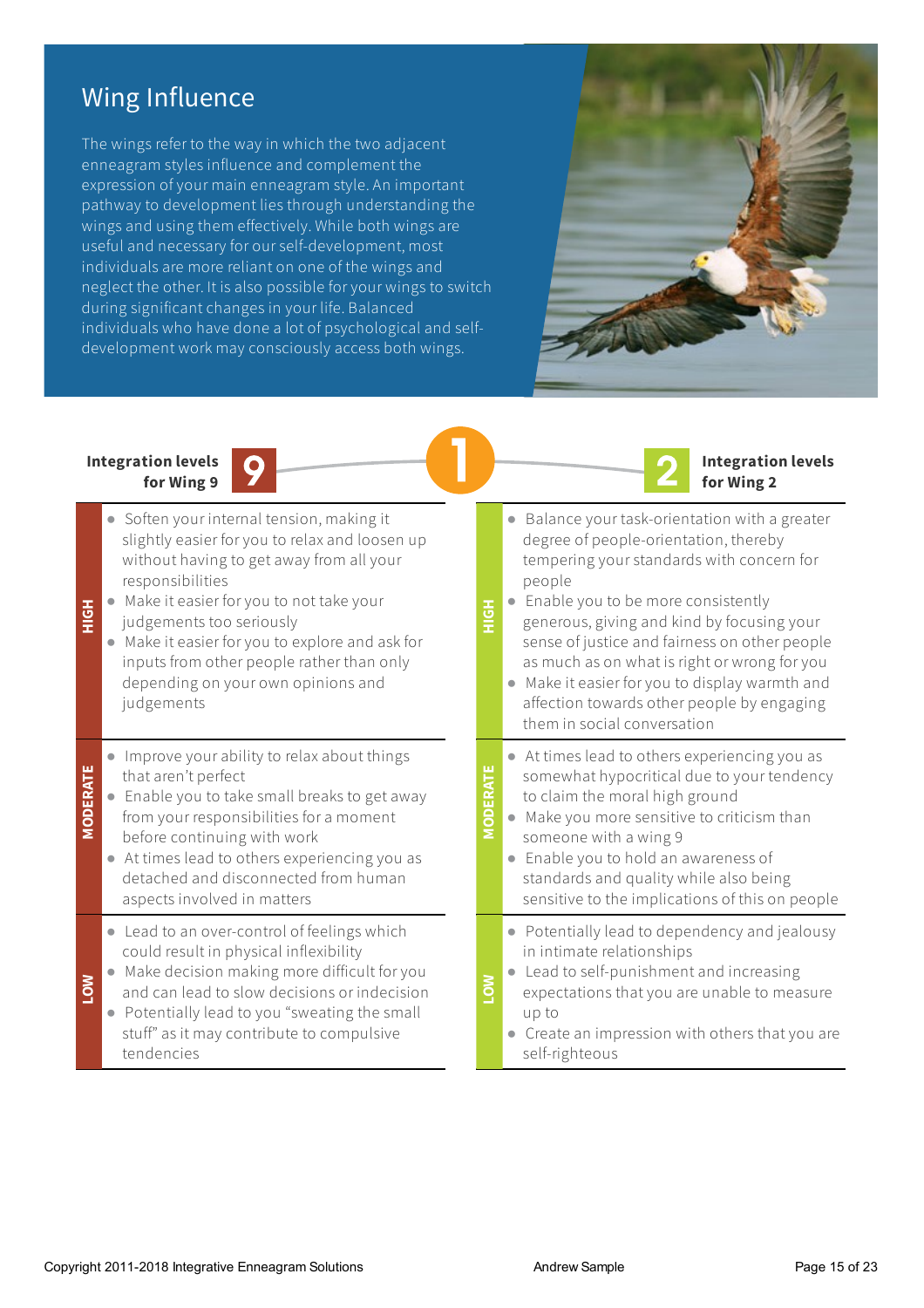# Level of Integration and Self-Mastery

The Level of Integration refers to the degree of self-mastery you have been able to achieve thus far in your personal development journey in life. This is a temporal measure and will fluctuate and change as you invest in your personal growth but also as your circumstances become more or less challenging. Ata low level of integration,a lot of behaviour is driven by a core fear or reactiveness that relates to your main Ennea Type. Ata moderate level of integration this may have "eased" to a core concern that is less reactive, but that still drives and motivates behaviour to a large extent. Ata high level of integration, there is often a component of "letting go" ofyourcore concern as you come to understand and move beyond the limitations of your main Ennea Type.



It is important to note that,ata high level of integration, it becomes more difficult to accurately type through a static test. Ata high level of integration one moves towards the centre of the Enneagram, which may moderate the core motivations, behaviours, themes and fears of your main Ennea type significantly. Ata high level of integration, working with an Enneagram coach can help you identify your type should a test be unable to do so.

Some Enneagram models make use of nine levels of integration from a development perspective. This testaims to broadly measure your self-mastery according to three levels rather than nine. Even though we all may, at our best, be able to access a high level of self-mastery and a low level of self-mastery at our worst, there is likely to be a concentration ofenergy and behaviourata particular level of self-mastery at this point in time. The description offered in this report, taps into this while acknowledging that this is not the only set of behaviours you may have access to at this point in time.



Andrew, you are an Ennea 1 who mostly operates at a LOW level of Integration.

# **At a low level of self-mastery, the following applies:**

 **The more reactive and unproductive** behaviours associated with Ennea 1 are likely to manifest most frequently in your behaviourand reactions.

#### **Others may experience you as very**

judgemental and intolerant as you become the prosecutor, judge and jury all rolled into one.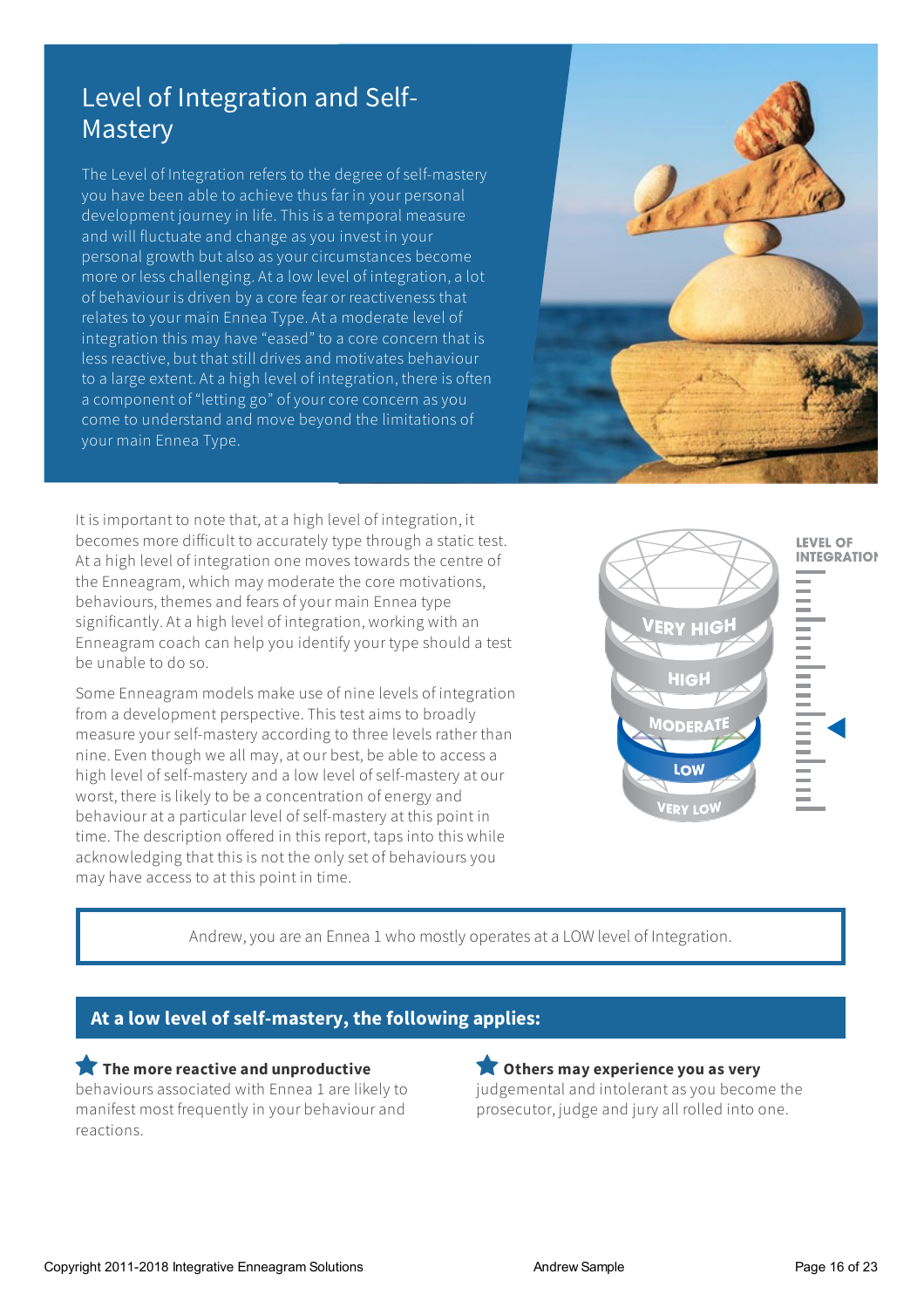**A very punitive stance is likely to surface. This** will be both in relation to yourselfand others.You may find iteasier to punish than forgive when

 **Your inflexibility may be experienced as** rigidity, stubbornnessand stuckness.

mistakes are made.

 **Even though you are strongly connected to** yourcore fears,you may also be working actively to avoid facing these fully.

 **You are likely to be extremely sensitive to** criticism and will become defensive and attacking when criticised.

 **You may struggle to connect clearly to your** thoughts, feelings and behaviours without projecting or defending them. Being self-reflective and congruent between The Centers of intelligence, is not a natural oreasy place foryou to be in.

# **You may find the self-development journey**

particularly difficult and challenging. It may not be easy foryou to commit to and embrace the vulnerability that comes with the territory of personal growth.

### **You are likely to have a very high level of**

internal tension. Being this uptight is likely to impact on your wellbeing,ability to show self-restraint when triggered and the amount of worry and anxiety you experience from day to day. This is likely to make it very difficult foryou to relax.

# **DEVELOPMENT EXERCISE: Key challengestowardsintegration**



right/wrong thinking with curiosity without trying to change it. How does this impact on others? How is this manifesting in your language, actions, approach to work, response to feedback and relationships?

#### **Don't respond immediately to feedback.**

Give yourself space to make a conscious decision about how you'd like to respond, paying particularattention to not falling into the trap of becoming aggressive or defensive.

#### **Work on appreciation. Balance criticism**

with positive feedback. Workat first noticing and then also at speaking about whatyou like and what is working foryou more.

#### **Pay attention to irritation, resentment and**

feelings of frustration. When these feelings come up, they offeryou an opportunity to connect to and understand deeper patterns of anger. Is there a highervalue that is being violated here? Is there a reason why I may feel vulnerable or threatened here? Explore youranger rather than judging it and trying to keep it under wraps as much as possible.

**You can also work at integration through**

the expansion ofyour wings. Through Ennea 1 wing 9, this enables you to learn to relax. Through Ennea 1 wing 2,you learn to soften your task orientation by focusing more on other people. This requires you to be more open, empathic and engaging.

#### **Another strategy for growth is through the**

connecting lines on the Enneagram. Ennea 1 links to Ennea 4 which urges you to tune into your deep personal needsand what has meaning to you more. Ennea 1 links to Ennea 7 which urges you to have big, bold visions and to explore possibilities rather than focusing so much on limitations and problems.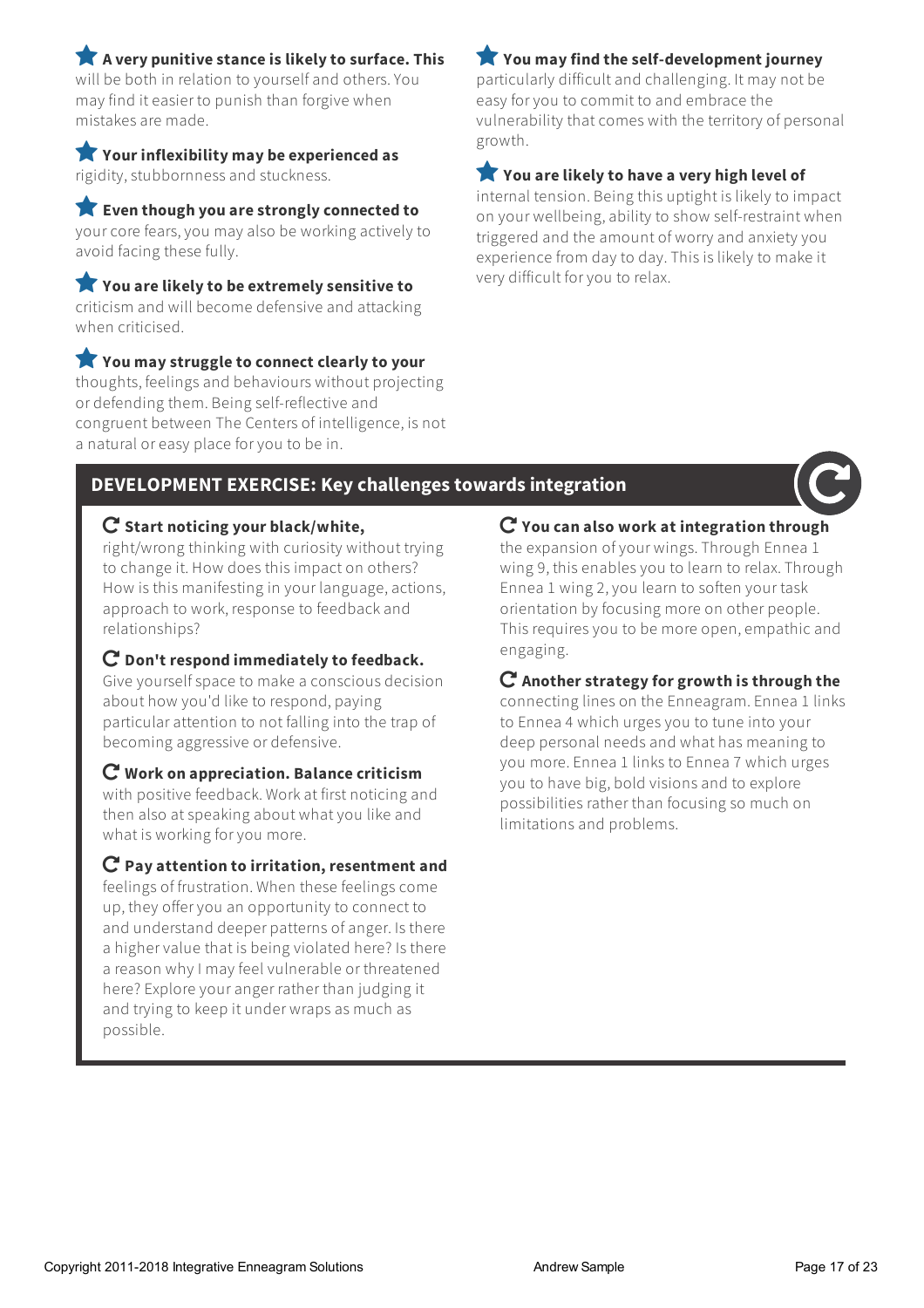# Strain Profile

Your strain profile provides you with your subjective experience of the amount of stress you are experiencing in your present environment. It is measured separately from your Enneagram Profile in the test. It therefore gives you a view of the context within which you are operating at the moment.

Thisaspect ofyour profile is linked to the way in which you are experiencing your life circumstances right now. It is therefore a more time bound measure than the rest of your Enneagram profile. It is also a subjective measure based on how much pressure you're currently experiencing. Remember that what may cause a lot of strain for one person, may cause much less strain foranother.You should therefore not use this score as an objective or comparative measure of strain in relation to someone else's profile.

#### **Your Overall Strain Level**

This indicator provides you with an aggregate, big picture view of how much strain you are experiencing at present. It combines all the different types of strain you are experiencing. Even though you may not be feeling like this right now, it does give you an indicator of where your strain level lies at present, given your current circumstances. If your life circumstances drastically change, this score will be affected.

#### Andrew,your **Overallstrain is HIGH.**

This indicates thatyou are experiencing a lot of pressure and strain in your life right now. This is likely to be as a result of high strain in multiple areas of your life. Alternatively it may be that very high strain in a particular area of your life is having a ripple effect on the rest ofyour life. To understand your strain profile better, consider the specific areas of strain in your profile.

At a high level of strain, the chances are very high that this is having a negative impact on your overall health, wellbeing, relationships and productivity. If high strain persists overa prolonged period of time, the cumulative impact on you is

likely to be even more marked. Consider your health and wellbeing from a holistic perspective to get in touch with ways in which this may be manifesting in your life at present.

A high level of strain also leads to a heightened level of arousal in the chemistry of your body through your levels of cortisol, adrenalin and certain neurotransmitters. This heightened state may be keeping you going, butalso makes you more likely to overreact to smaller stimuli orchallenges in your life. Italso impacts on your ability to relax, your openness to learning and your ability to see solutions and generate ideas.





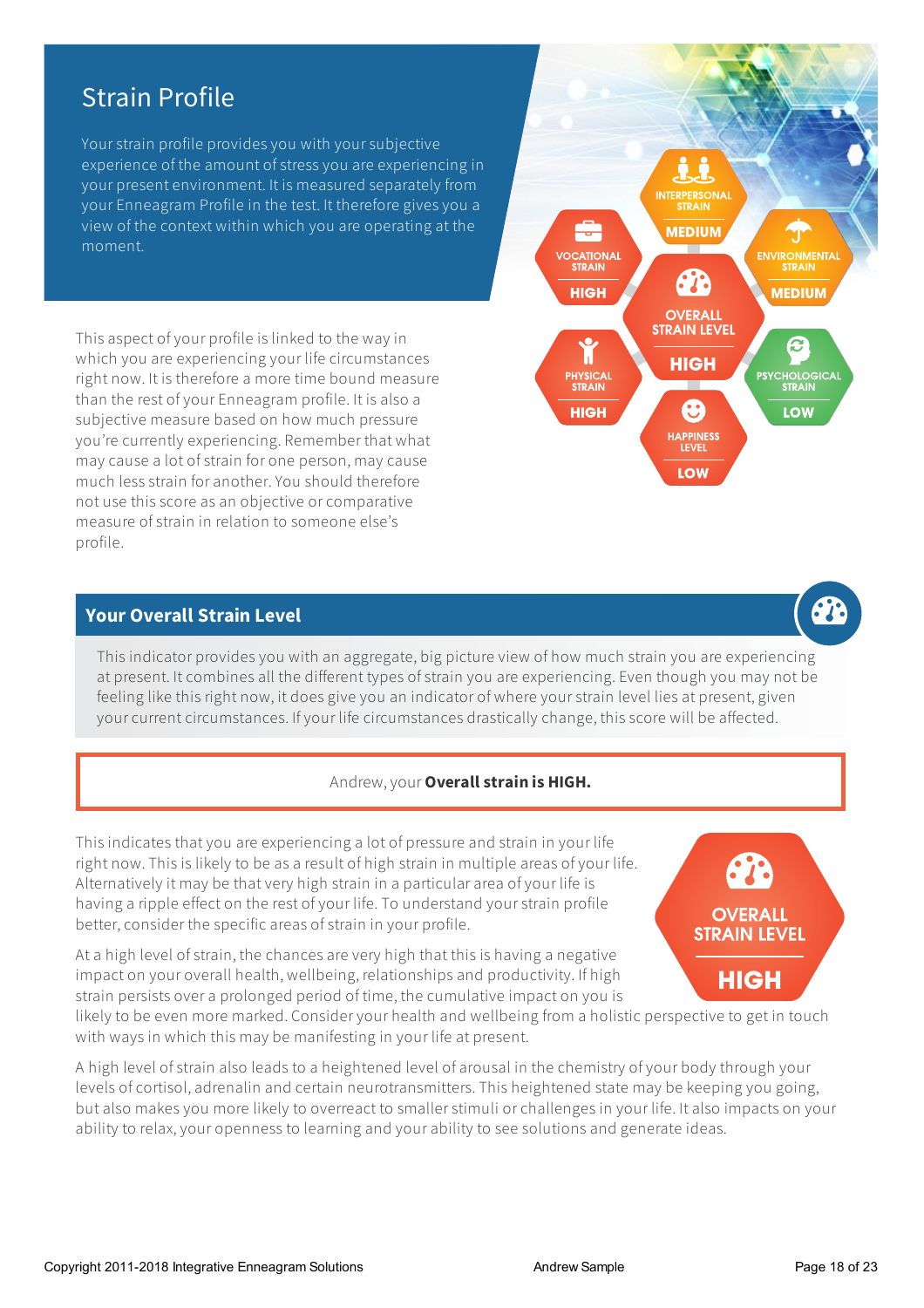Conversely,a high level of strain may also lead to feelings of hopelessnessand in some instances depression. You may be feeling trapped or unable to change or affect some of the causes of your strain. If you are feeling depressed, it is important to get professional help asa matter of priority. It would be meaningful foryou to consideryour strain profile in relation to your main Enneagram type and your level of integration to help you understand this better.

A high level of strain is often a good springboard for furthergrowth and development, but because of the intensity of the strain, this may seem like an impossible or unrealistic goal. This is especially true if you feel that the causes of your stress is out of your control.

# **DEVELOPMENT EXERCISE**



The bottom line is that if your strain level is high, especially if it has been high for a while, **you need to do something about it. Consider the following development activities:**

 **Connect to hope - Believing that things can** and will improve is an important first step. If you're feeling trapped and hopeless,you're creating a reality in which you can't do anything about the things that aren't working. Consider where and how you've been able to connect to hope in the past. It may have been through spiritual practices, through specific conversations or relationships, reflection or inspiring stories of others. Actively work on creating a story of hope for vourself.

**Address defence mechanisms Your strain**

level may in part be as a result of old habits or patterns that you are stuck in that are not particularly useful or healthy. When working with defence mechanisms, please note that professionalassistance may be required. As you let go of your defences, you may experience a surge of vulnerability as defences are put in place to protect you from pain, or anxiety in some way. Examples of defence mechanisms are denial, with-drawal and control and often start out as a good intention.Lookatyour main Ennea Type profile for some insight into your defences.

 **Make time for positive relaxation - Before** you can make time to relax, ask yourself what it is thatyou need to do to enable you to relax that also enhances your health and wellbeing.For some individuals this may be a more active state than for others. Once you know what helps you relax, make time for it. Schedule time with yourself by putting time in your diary. Don'tallow yourself to get away with the story that you don't have time for this: the cost of not doing this is just way too high.

**Have a big dream - What is the possibility**

in your life you want to live into? What is the big, audacious goal you have? Connecting to possibility and goals is one way of creating great momentum that enables change or reappraisal. Make your possibility statement or goals public by sharing it with others.

 **Reach out - Being under a huge amount of** pressure can lead to isolation.You may feel misunderstood or unappreciated right now. Talk to people close to you and ask for assistance from others where appropriate.You don't have to go it alone.

**Develop new coping mechanismsConsider**

your repertoire of coping mechanisms and develop new positive habits. If all your coping mechanismsare social, orall of them are cognitively driven,you may want to expand your repertoire to include physical exercise. Consider using all three your centers to help you with balancing your life.

# **Courageous changes You cannot change**

without changing. Identify the root causes of the strain in your life and develop a plan that will enable you to do something about it. That plan may stretch over months or years as you may not be able to resolve a lot of big issues in a day or week. As long as you have a plan that works for you, you are in charge of your future. Take that first small step towards a more balanced and healthy you.

## **Change the world one room at a time Start**

by changing the room you are in right now. All change starts one conversation or activity at a time. If people around you don't have a sparkly in their eyes, ask yourself what kind of person you are being for this to be the case. Have the courageous conversations you have been postponing.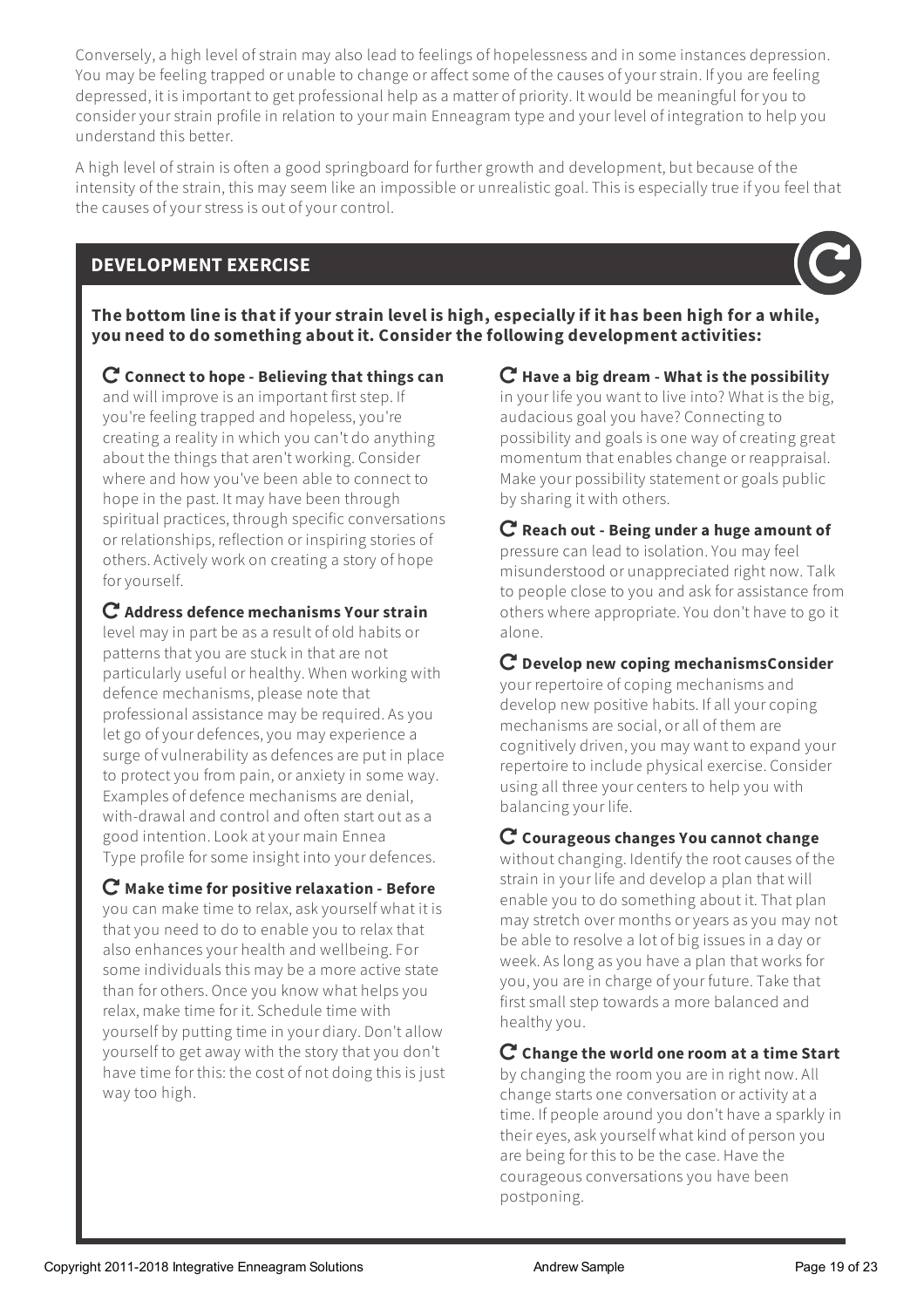#### **Environmental Strain**

This indicator measures how you feel about your environment. It relates to how safe, satisfied and connected you feel to yourcommunity and neighbourhood. Italso measures whetheryou experience your home and neighbourhood to be conducive to the quality ofyour life. The extent to which you live your life indoors will impact on your strain score in this area. This is a subjective measure and does not indicate that you are safe or unsafe; it merely taps into whether you feel safe or unsafe. It therefore does not provide an objective measure of the quality of your environment.

#### Andrew,your **Environmental Strain is MEDIUM.**

- You feel somewhat connected and neutral about your environment and community and are challenged in some ways by this
- You don't feel consistently safe in your neighbourhood and home
- You may want to spend more time outdoors or in yourcommunity than you do at present
- Your home environment may at times be somewhat untidy, thereby inhibiting yourability to get things done
- Environmentaland service delivery challenges may at times detract from yourcore focus

# **Vocational Strain**

This indicator measures how you are feeling about your career choices and work. It relates to how passionate you are about your work and how enjoyable it is to you at present. Your score will also be impacted by the amount of stress you experience at work and the quality of your relationships at work. If you are unemployed or have made alternative vocational choicesat present, this willalso impact on your strain score in this area. This is a subjective measure and does not indicate performance at work. It merely taps into your perceptions about your current vocational reality.

#### Andrew,your **Vocational Strain is HIGH.**

- You are quite dissatisfied with some aspects of your career or vocational choices
- There are aspects of your work that gets to you. You may not be enjoying work much at present
- You don'tgetalong well with a lot of people at work
- You carry a huge amount of responsibility at workand that this may be somewhat unsustainable in the demandsand pressure it places on you
- You are demotivated or disengaged at work or in the process of disengaging
- You wish you were somewhere else or working somewhere else when you are at work







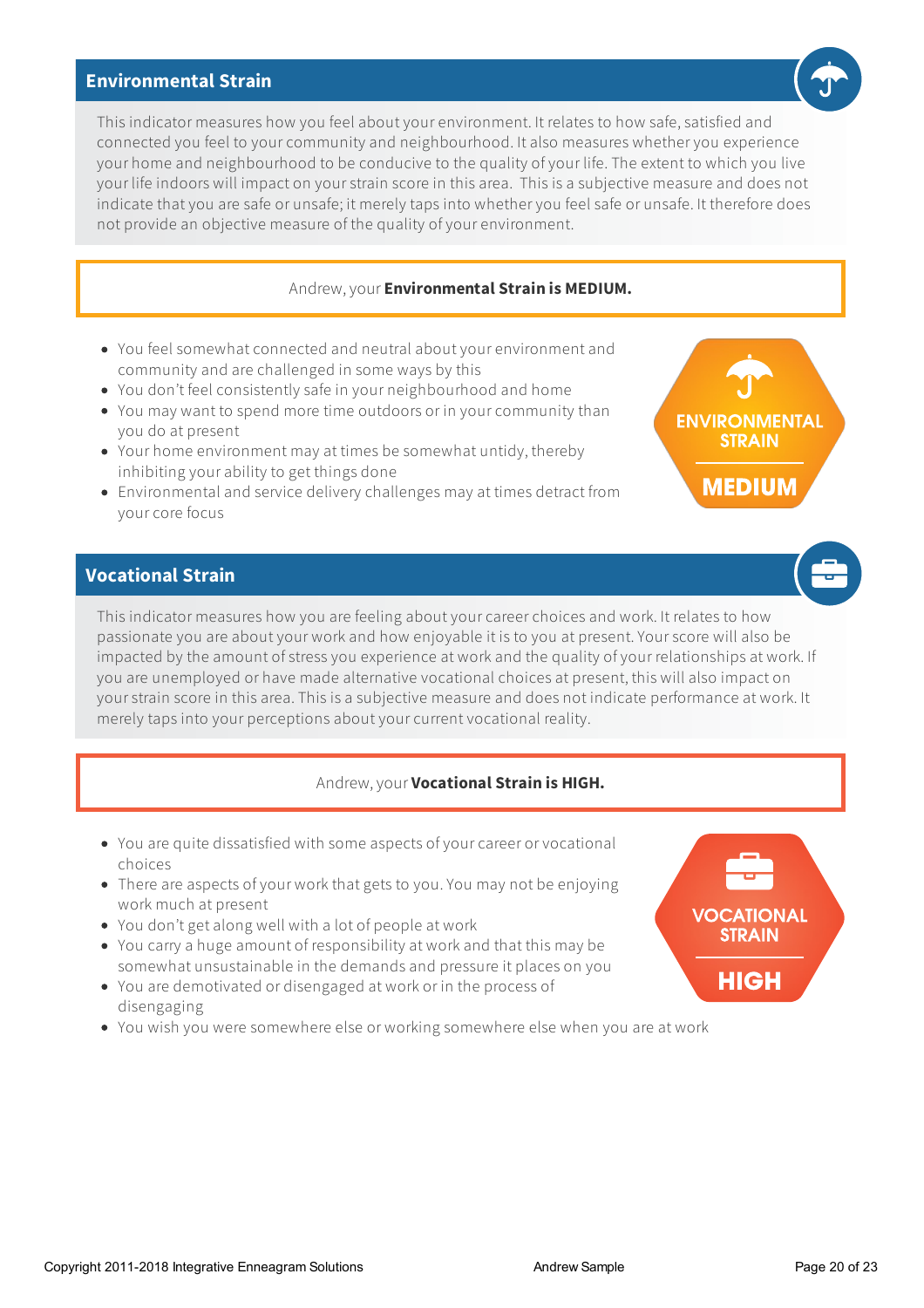### **Physical Strain**

This indicator measures how you are feeling aboutyourconnection to your body and physicality. It relates to how healthy, energised and fit you feel. This is a subjective measure and may not indicate that you are healthy or unhealthy, it merely taps into whetheryou feel healthy or unhealthy.

#### Andrew,your **Physical Strain is HIGH.**

- You don't feel thatgood aboutyour health and wellness right now
- There are aspects of your body or weight that you want to improve or that impacts on your overall wellness
- You don't get sufficient time to exercise and may be struggling with your fitness levels at present
- You may fall ill more frequently than most people or take longer to recover from illness
- You often wake up feeling tired and you could do with more sleep
- You struggle to maintain your energy levels throughout your average day

#### **Interpersonal Strain**

This indicator measures how you are feeling about your intimate relationships with family and friends. It relates to the quality of these relationships and whether you are able to invest in them. Perceived lack of support and high levels of conflict in close relationships will impact on your strain score in this area. This is a subjective measure and may not indicate whether these relationships are healthy or unhealthy. It merely taps into your experience of the quality of your intimate relationships.

#### Andrew,your **Interpersonal Strain is MEDIUM.**

- You are somewhat satisfied with the amount of time you get to spend with friends and family, but may want more time for this
- Your social life does not meetall your interpersonal needsand expectations consistently
- You experience some conflict in your close relationships
- You are somewhat frustrated with the lack of intimacy in some ofyour closest relationships
- You don't feel consistently supported by the people close to you





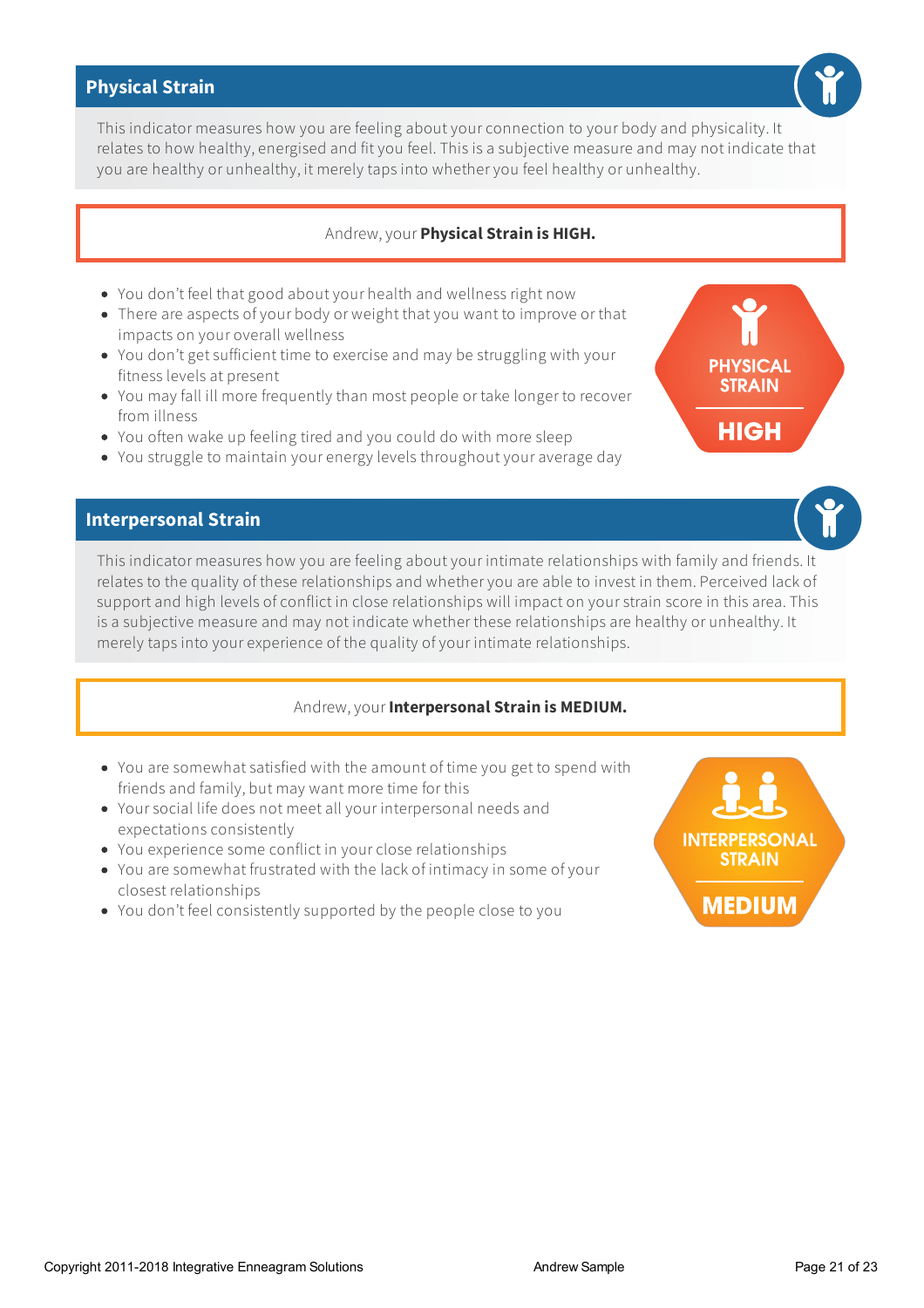### **Psychological Strain**

This indicator measures your perception of how well you are coping with your present circumstances on a psychological level. This is definitely not a tool aimed at any clinical diagnosis whatsoever. It is not an indicator of psychological problems buta high score may warrant further professional investigation and support into the impact of your circumstances on your emotional wellbeing

This is a subjective measure and may not indicate that you are actually coping or not coping, it merely taps into whether you perceive yourself as able to cope with your challenges on a psychological and emotional level and the extent to which you feel overwhelmed.

#### Andrew,your **Psychological Strain is LOW.**

- You experience yourself as able to cope with your present circumstances
- You don't feel so emotionally overwhelmed oraffected by your circumstances that it is negatively impacting on your wellbeing
- Youranxiety levels feel undercontrol
- You don't feel the need to "tune out" from reality to help you cope
- Regardless of your current circumstances you feel resilient enough to process and deal with all aspects of your life on an emotional level

#### **Happiness**

This indicatorapproaches strain from a more generalised and positive perspective. It measures whether you feel optimistic, joyful and happy about your life at present. It therefore relates to your subjective experience of fulfilment and joy in your life but other people may not experience that way in which you project yourself in quite the same way. This merely taps into how you feel about your life and not how others perceive you.

#### Andrew,your **Happiness Level is LOW.**

- General circumstances in your life are detracting from yourability to feel happy, excited and hopeful about things
- You are more of a realist or pessimist than an optimist
- You would like to experience more joy and fulfilment from day-to-day
- There are a lot of things you wish you could change aboutyour life
- You have more stress than joy in your life at present